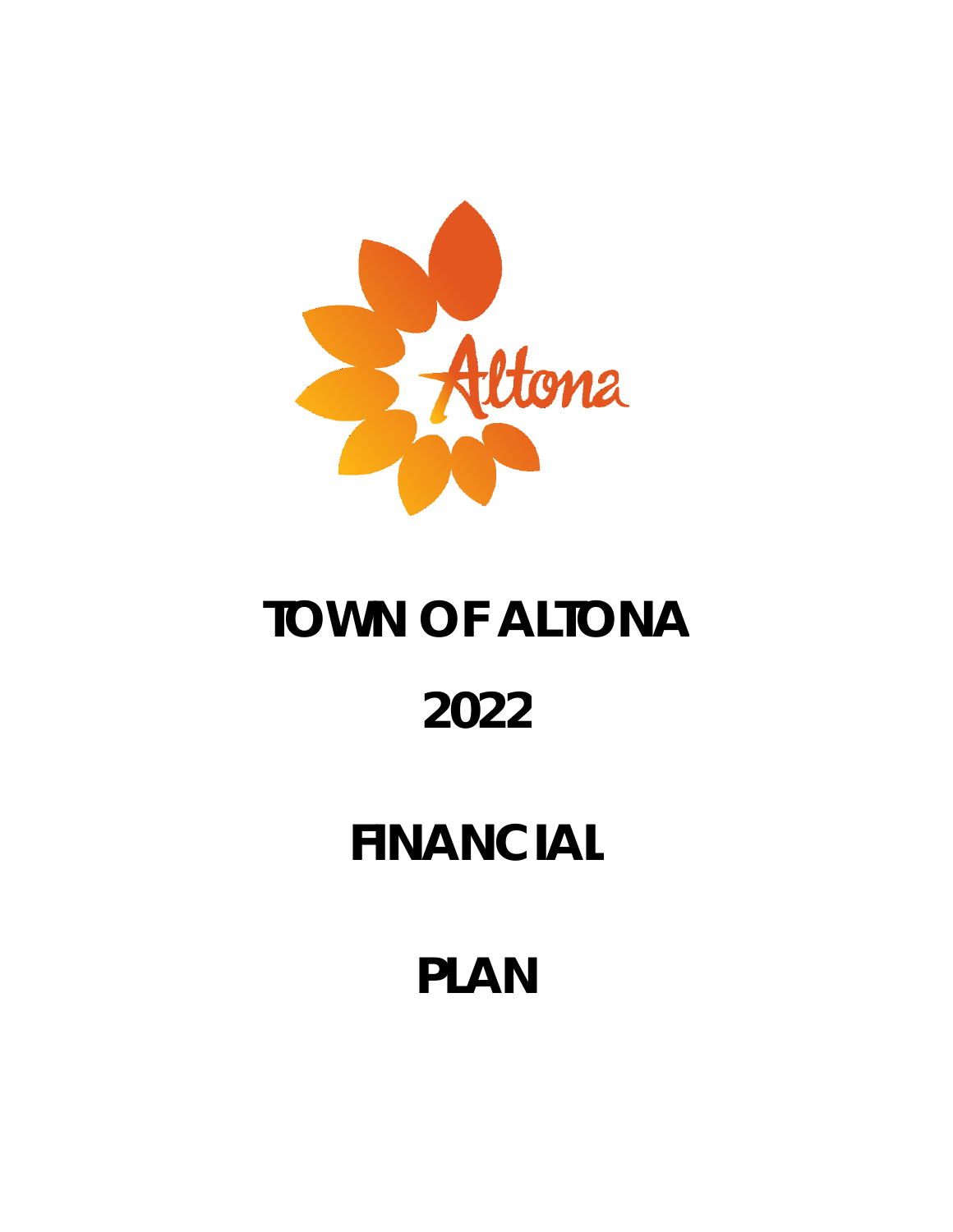

#### **Executive Summary**

#### **Municipal Taxes**

The enclosed budget documentation provides for an increase in the 2022 Municipal Tax Levy of \$240,758.15 (4.84%) compared to the 2021 Municipal Tax Levy. However, after factoring in the natural/supplemental tax increase of \$118,989.56 from 2021, the net increase in the 2022 Municipal Tax Levy is \$121,768.59 which represents an increase of 2.39%. The 2022 municipal mill rate will increase by 2.58% from 19.78 to 20.29. The impact on municipal taxes will vary by residence or business depending on the change (if any) in the property assessment value as determined by the local assessment branch. The Provincial Educational Support Levy mill rate has been decreased from 8.809 to 8.713 and the Border Land School Division mill rate has been decreased from 13.63 to 13.463

Below is a breakdown of the change in the municipal tax levy:

|                                                                             |                 | Supplemental Tax | <b>Adjusted Tax Levy</b>                               |                       |
|-----------------------------------------------------------------------------|-----------------|------------------|--------------------------------------------------------|-----------------------|
| 2021 Municipal Tax Levy (budgeted)                                          | 4,969,336.60    | 118.989.56       | 5.088.326.16                                           |                       |
| plus:                                                                       |                 |                  |                                                        |                       |
| Increase/-Decrease in budgeted operating expenses                           | 324,398.15      | 6.53%            |                                                        |                       |
| Increase/-Decrease in transfers from reserves                               | 901,030.00      | 18.13%           |                                                        |                       |
| Increase/-Decrease in capital expenses                                      | $-1,490,550.00$ | -29.99%          |                                                        |                       |
| Increase/-Decrease in other revenue                                         | 507,880.00      | 10.22%           |                                                        |                       |
| Increase/-Decrease in proceeds from new debenture sales                     | 0.00            | 0.00%            |                                                        |                       |
| Increase /-Decrease in reserve allocations                                  | $-2,000.00$     | $-0.04%$         |                                                        |                       |
| 2022 Municipal Tax Levy (budgeted)                                          | 5,210,094.75    | 4.84%            | 5,210,094.75 2022 Tax Levy<br>121,768.59 2022 Increase |                       |
| <b>Expenditure Summary</b>                                                  |                 |                  |                                                        | 2.39% 2022 % Increase |
| Category                                                                    | 2022 Budget     | 2021 Budget      | Change                                                 | %                     |
| <b>General Government Services</b>                                          | 930,545.00      | 882,895.00       | 47,650.00                                              | 5.40%                 |
| Police                                                                      | 1,340,100.00    | 1,330,800.00     | 9,300.00                                               | 0.70%                 |
| Fire                                                                        | 319,100.00      | 313,600.00       | 5,500.00                                               | 1.75%                 |
| <b>Other Protective Services</b>                                            | 189,455.00      | 181,995.00       | 7,460.00                                               | 4.10%                 |
| Transportation                                                              | 1,163,100.00    | 1,096,300.00     | 66,800.00                                              | 6.09%                 |
| Landfill                                                                    | 329,600.00      | 328,700.00       | 900.00                                                 | 0.27%                 |
| Solid Waste Collection Services                                             | 162,000.00      | 156,000.00       | 6,000.00                                               | 3.85%                 |
| Recycling & Composting Collection Services                                  | 311,700.00      | 297,700.00       | 14,000.00                                              | 4.70%                 |
| <b>Health and Welfare</b>                                                   | 66,100.00       | 61,700.00        | 4,400.00                                               | 7.13%                 |
| <b>Environmental Development</b>                                            | 26,500.00       | 26,500.00        | 0.00                                                   | 0.00%                 |
| Regional Development                                                        | 112,000.00      | 112,000.00       | 0.00                                                   | 0.00%                 |
| Economic Development                                                        | 98,820.00       | 52,100.00        | 46,720.00                                              | 89.67%                |
| Recreation & Cultural Services                                              | 305,705.00      | 328,305.00       | $-22,600.00$                                           | $-6.88%$              |
| Library                                                                     | 146,000.00      | 93,600.00        | 52,400.00                                              | 55.98%                |
| Millennium Exhibition Centre & Rhineland Pioneer Centre                     | 505,725.00      | 498,925.00       | 6,800.00                                               | 1.36%                 |
| Parks                                                                       | 595,175.00      | 617,925.00       | $-22,750.00$                                           | $-3.68%$              |
| <b>Fiscal Services</b>                                                      |                 |                  |                                                        |                       |
| Debt re-payment                                                             | 502,491.93      | 389,199.97       | 113,291.96                                             | 29.11%                |
| Interest charges                                                            | 50,000.00       | 60,000.00        | $-10,000.00$                                           | $-16.67%$             |
| Allowance for tax reserve                                                   | 49,221.82       | 50,695.63        | $-1,473.81$                                            | $-2.91%$              |
| Contribution to utility                                                     | 0.00            | 0.00             | 0.00                                                   |                       |
| Contribution to capital (net cost after Debenture sales)                    | 2,872,600.00    | 4,363,150.00     | $-1,490,550.00$                                        | $-34.16%$             |
| Transfers to reserves                                                       | 209,000.00      | 211,000.00       | $-2,000.00$                                            | $-0.95%$              |
| Total operating fund expenditures                                           | 10,284,938.75   | 11,453,090.60    | $-1,168,151.85$                                        | $-10.20%$             |
| Municipal tax levy                                                          | 5,210,094.75    | 4,969,336.60     | 240,758.15                                             | 4.84%                 |
| Other sources of revenue                                                    | 3,129,744.00    | 3,637,624.00     | -507,880.00                                            | $-13.96%$             |
| Transfers from reserves / accumulated surplus                               | 1,945,100.00    | 2,846,130.00     | $-901,030.00$                                          | $-31.66%$             |
| Proceeds from new debenture sales (3 million to reduce Cont. to Cap. above) |                 | 0.00             | 0.00                                                   |                       |
| Total municipal revenue                                                     | 10,284,938.75   | 11,453,090.60    | $-1,168,151.85$                                        | $-10.20%$             |
| Public utilities budget (includes Capital projects)                         | 3,323,525.48    | 3,119,825.48     | 203,700.00                                             | 6.53%                 |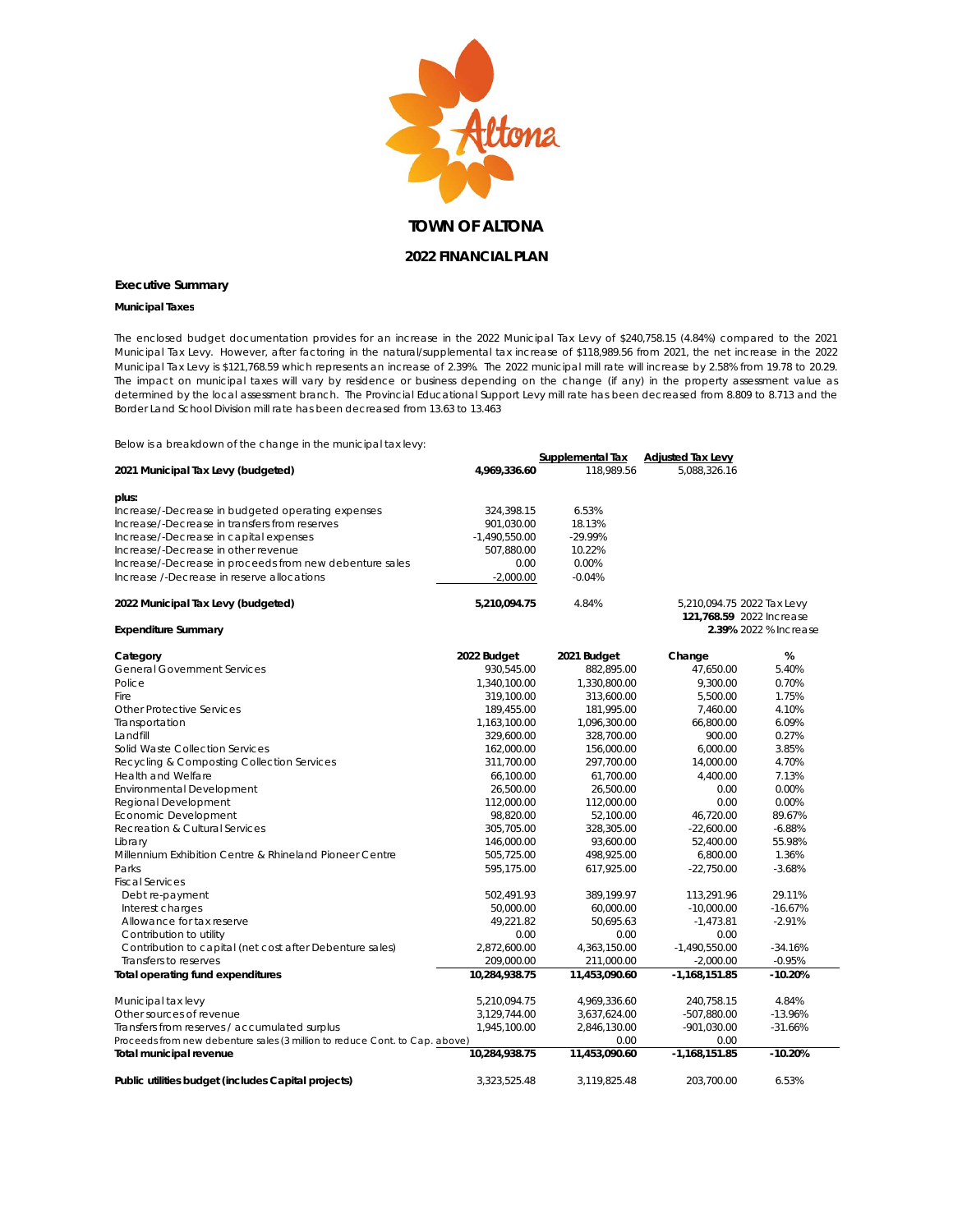

**TOWN OF ALTONA**

## **2022 FINANCIAL PLAN**

#### **Capital Expenditure Summary by Source of Funds**

|                                                                   | Source of funds     |                     |                     |              |  |  |
|-------------------------------------------------------------------|---------------------|---------------------|---------------------|--------------|--|--|
| Description                                                       | General Fund        | <b>Reserve Fund</b> | <b>Utility Fund</b> | Borrowing    |  |  |
| Administration office equipment                                   | 4,000.00            |                     |                     |              |  |  |
| Photocopier / Printer                                             | 16,000.00           |                     |                     |              |  |  |
| Civic Centre - Generator                                          | 22,700.00           | 36,800.00           |                     |              |  |  |
| Police equipment & vehicle                                        | 44,000.00           | 50,000.00           |                     |              |  |  |
| Police accommodations improvements - Replace HVAC Unit            | 5,000.00            | 15,000.00           |                     |              |  |  |
| Fire department equipment & truck <sup>1</sup>                    | 89,000.00           | 89,000.00           |                     |              |  |  |
| Fire hall improvements - Generator & LED lighting                 | 10,500.00           | 10,500.00           |                     |              |  |  |
| Transportation equipment, consisting of:                          |                     |                     |                     |              |  |  |
| Grader attachment                                                 | 15,000.00           |                     |                     |              |  |  |
| Snow Blower & Sweeper attachment                                  | 12,000.00           |                     |                     |              |  |  |
| Sweeper                                                           | 50,000.00           | 200,000.00          |                     |              |  |  |
| Small equipment                                                   | 10,000.00           |                     |                     |              |  |  |
| Street lighting - 12 lights                                       |                     | 30,000.00           |                     |              |  |  |
| Road construction, consisting of:                                 |                     |                     |                     |              |  |  |
| 2nd Street NE, Various overlays & SW Drainage Phase 1/2           | 81,000.00           | 812,000.00          |                     |              |  |  |
| Downtown drainage project                                         | 19,000.00           | 100,000.00          |                     |              |  |  |
| Landfill improvements (2) consisting of:                          |                     |                     |                     |              |  |  |
| Reactor Blade for Wheel Loader                                    | 13,250.00           | 11,750.00           |                     |              |  |  |
| Soapstock Cleanup project                                         | 106,000.00          | 94,000.00           |                     |              |  |  |
| Cemetery improvements                                             |                     | 20,000.00           |                     |              |  |  |
| Industrial Park expansion - Phase 1 Construction costs            |                     |                     |                     | 3,000,000.00 |  |  |
| Recreation office equipment                                       | 7,000.00            |                     |                     |              |  |  |
| Library improvements - Relocation to Mall project                 | 269,900.00          | 86,100.00           |                     |              |  |  |
| Millennium Exhibition Centre equipment, consisting of:            |                     |                     |                     |              |  |  |
| Replace Zamboni holding & hot water tanks                         | 10,000.00           |                     |                     |              |  |  |
| Replace Bobcat Toolcat / attachments                              | 7,000.00            | 55,000.00           |                     |              |  |  |
| Rhineland Pioneer Centre equipment, consisting of:                |                     |                     |                     |              |  |  |
| Kitchen equipment replacements                                    | 20,000.00           |                     |                     |              |  |  |
| Replace chairs - year 1 of 2                                      | 5,000.00            |                     |                     |              |  |  |
| Millennium Exhibition Centre improvements, consisting of:         |                     |                     |                     |              |  |  |
| Renovate/Coat MEC flat roof component - last section              |                     | 20,000.00           |                     |              |  |  |
| <b>MEC Brine Pump</b>                                             | 15,000.00           |                     |                     |              |  |  |
| Parks equipment, consisting of:                                   |                     |                     |                     |              |  |  |
| Replace Robo-Vac                                                  | 5,000.00            |                     |                     |              |  |  |
| Parks improvements, consisting of:                                |                     |                     |                     |              |  |  |
| Replace Sprayers in pool - year 1 of 3                            | 19,000.00           |                     |                     |              |  |  |
| Parks Shop exterior front Cement Pad                              | 15,000.00           |                     |                     |              |  |  |
| Pathway & trail improvements incl. Millennium Drive Path          | 55,000.00           |                     |                     |              |  |  |
| Ash Park improvements                                             | 30,000.00           |                     |                     |              |  |  |
| Disc Golf at Centennial Park                                      | 10,000.00           |                     |                     |              |  |  |
| Gallery build improvements                                        | 15,000.00           |                     |                     |              |  |  |
| Gallery in the Park improvements (FOTG & Acquisition in Reserve)  |                     | 134,200.00          |                     |              |  |  |
| Access Field project - next phase (from balance in Parks Reserve) |                     | 48,500.00           |                     |              |  |  |
| Community Gardens project - (from balance in Parks Reserve)       |                     | 79,400.00           |                     |              |  |  |
|                                                                   |                     |                     |                     |              |  |  |
| Capital Expenditure Summary by Source of Funds<br>Description     | <b>General Fund</b> | <b>Reserve Fund</b> | <b>Utility Fund</b> | Borrowing    |  |  |
| Water & sewer utility improvements, consisting of:                |                     |                     |                     |              |  |  |
| SCADA - Lift #4 Monitoring System installation                    |                     |                     | 5,000.00            |              |  |  |
| Lift station #4 upgrades                                          |                     |                     | 10,000.00           |              |  |  |
| NE water reservoir upgrades                                       |                     |                     | 50,000.00           |              |  |  |
| Capital contingency                                               |                     |                     | 50,000.00           |              |  |  |
| <b>RFI</b> meters                                                 |                     |                     | 150,000.00          |              |  |  |
| <b>Utility Shop</b>                                               |                     |                     | 400,000.00          |              |  |  |
| <b>Total Capital Expenditures</b>                                 | 980,350.00          | 1,892,250.00        | 665,000.00          | 3,000,000.00 |  |  |

#### **Notes:**

1. The Town of Altona is responsible for 50% of fire department equipment purchases as per the cost-sharing agreement. The remaining 50% is received through general revenue from the Municipality of Rhineland.

2. The Town of Altona is responsible for 47% of the landfill improvements as per the cost-sharing agreement. The remaining 53% is received through general revenue from the Municipality of Rhineland (former RM - 47%) and the (former Town of Gretna - 6%).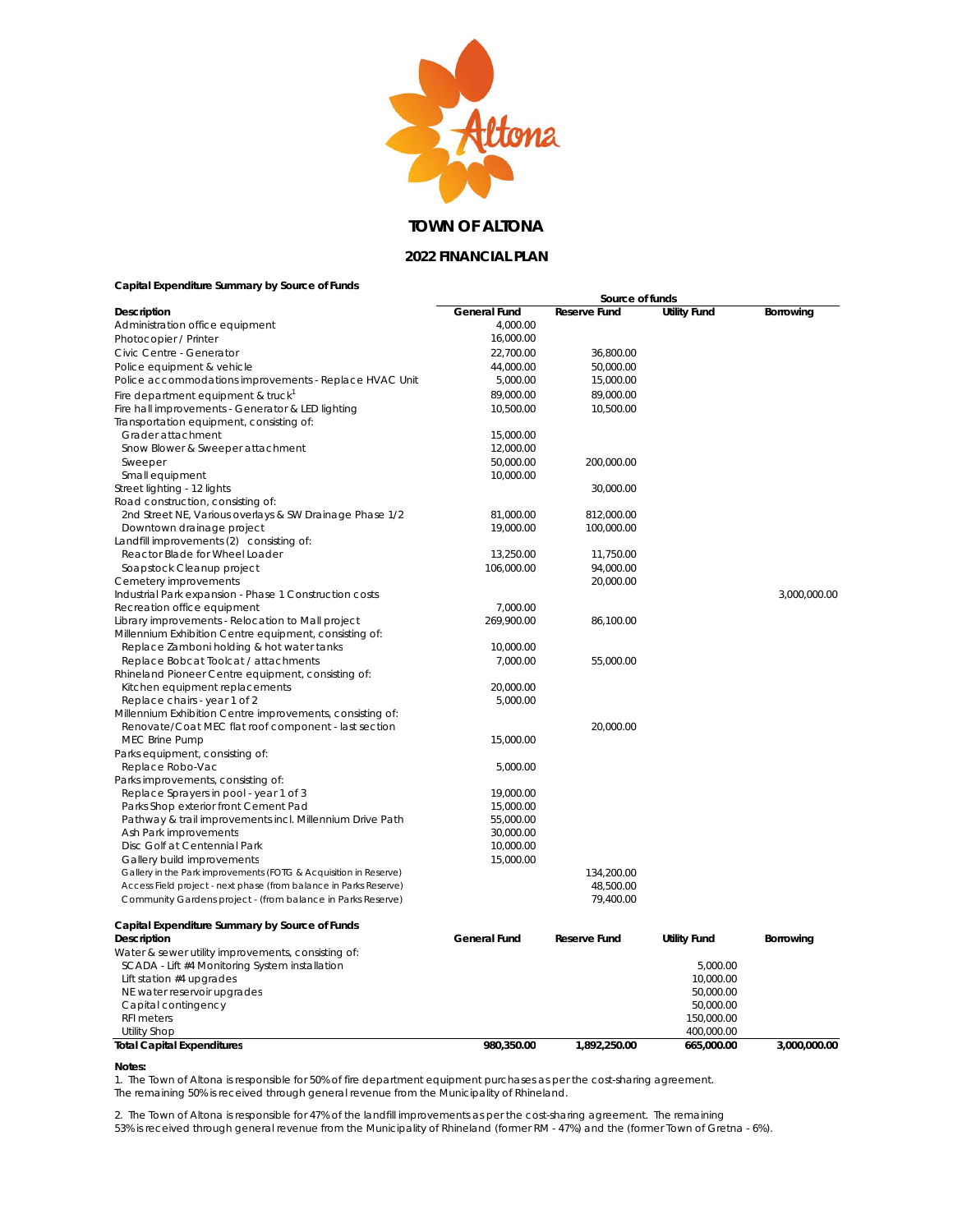

# **RESIDENTIAL MILL RATE COMPARISON**

|                                             | 2018   | 2019   | 2020   | 2021   | 2022   | <b>INCREASE</b><br>(DECREASE)<br><b>OVER 2021</b> |
|---------------------------------------------|--------|--------|--------|--------|--------|---------------------------------------------------|
| <b>SCHOOL TAXES</b>                         |        |        |        |        |        |                                                   |
| BORDER LAND SCHOOL DIVISION                 | 14.410 | 14.760 | 13.770 | 13.630 | 13.463 | $-1.23%$                                          |
| TOTAL SCHOOL TAX MILL RATE                  | 14.410 | 14.760 | 13.770 | 13.630 | 13.463 | $-1.23%$                                          |
| <b>MUNICIPAL TAXES</b>                      |        |        |        |        |        |                                                   |
| <b>GENERAL MUNICIPAL</b>                    | 11.540 | 11.230 | 10.650 | 11.520 | 11.160 | $-3.13%$                                          |
| REGIONAL DEVELOPMENT CORPORATIONS           | 0.390  | 0.520  | 0.540  | 0.530  | 0.520  | $-1.89%$                                          |
| COMMUNITY DEVELOPMENT CORPORATION           | 1.500  | 1.500  | 1.160  | 0.170  | 0.370  | 117.65%                                           |
| <b>LOCAL IMPROVEMENTS / DEBT CHARGES</b>    | 1.090  | 1.090  | 1.040  | 1.030  | 1.530  | 48.54%                                            |
| <b>PROTECTIVE SERVICES</b>                  | 5.880  | 6.450  | 6.200  | 6.360  | 6.530  | 2.67%                                             |
| HEAI TH CARE PROFESSIONAL INCENTIVE PROGRAM | 0.220  | 0.180  | 0.190  | 0.170  | 0.180  | 5.88%                                             |
| TOTAL MUNICIPAL MILL RATE                   | 20.620 | 20.970 | 19.780 | 19.780 | 20.290 | 2.58%                                             |
| TOTAL RESIDENTIAL PROPERTY TAX MILL RATE *  | 35.030 | 35.730 | 33.550 | 33.410 | 33.753 | 1.03%                                             |

## **COMMERCIAL MILL RATE COMPARISON**

| <b>SCHOOL TAXES</b><br><b>PROVINCIAL EDUCATION SUPPORT LEVY</b><br>BORDER LAND SCHOOL DIVISION<br>TOTAL SCHOOL TAX MILL RATE | 2018<br>9.770<br>14.410<br>24.180 | 2019<br>9.770<br>14.760<br>24.530 | 2020<br>8.830<br>13.770<br>22.600 | 2021<br>8.809<br>13.630<br>22.439 | 2022<br>8.713<br>13.463<br>22.176 | <b>INCREASE</b><br>(DECREASE)<br><b>OVER 2021</b><br>$-1.09%$<br>$-1.23%$<br>$-1.17%$ |
|------------------------------------------------------------------------------------------------------------------------------|-----------------------------------|-----------------------------------|-----------------------------------|-----------------------------------|-----------------------------------|---------------------------------------------------------------------------------------|
| <b>MUNICIPAL TAXES</b>                                                                                                       |                                   |                                   |                                   |                                   |                                   |                                                                                       |
| <b>GENERAL MUNICIPAL</b>                                                                                                     | 11.540                            | 11.230                            | 10.650                            | 11.520                            | 11.160                            | $-3.13%$                                                                              |
|                                                                                                                              |                                   |                                   |                                   |                                   |                                   |                                                                                       |
| REGIONAL DEVELOPMENT CORPORATIONS                                                                                            | 0.390                             | 0.520                             | 0.540                             | 0.530                             | 0.520                             | $-1.89%$                                                                              |
| COMMUNITY DEVELOPMENT CORPORATION                                                                                            | 1.500                             | 1.500                             | 1.160                             | 0.170                             | 0.370                             | 117.65%                                                                               |
| <b>LOCAL IMPROVEMENTS / DEBT CHARGES</b>                                                                                     | 1.090                             | 1.090                             | 1.040                             | 1.030                             | 1.530                             | 48.54%                                                                                |
| <b>PROTECTIVE SERVICES</b>                                                                                                   | 5.880                             | 6.450                             | 6.200                             | 6.360                             | 6.530                             | 2.67%                                                                                 |
| HEALTH CARE PROFESSIONAL INCENTIVE PROGRAM                                                                                   | 0.220                             | 0.180                             | 0.190                             | 0.170                             | 0.180                             | 5.88%                                                                                 |
| TOTAL MUNICIPAL MILL RATE                                                                                                    | 20.620                            | 20.970                            | 19.780                            | 19.780                            | 20.290                            | 2.58%                                                                                 |
| TOTAL COMMERCIAL PROPERTY TAX MILL RATE *                                                                                    | 44.800                            | 45.500                            | 42.380                            | 42.219                            | 42.466                            | 0.59%                                                                                 |
|                                                                                                                              |                                   |                                   |                                   |                                   |                                   |                                                                                       |

*\* Mill rates do not take into account any changes to Solid Waste Levy or other applicable levies.*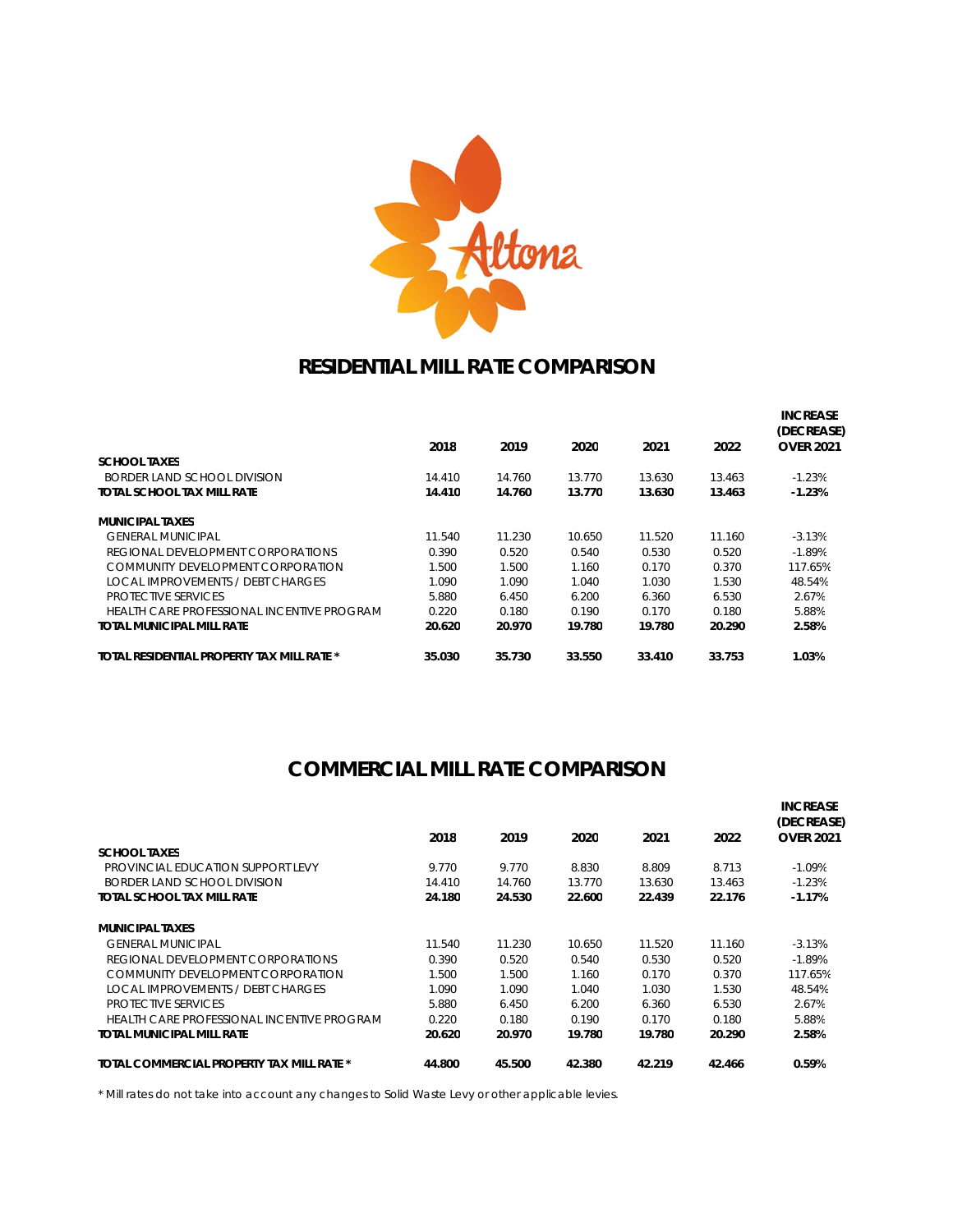

# **Town of Altona - Property Taxes on \$200,000**

**NOTE:** Since this is NOT a general re-assessment year, the calculations below do not assume average assessment changes for each respective property. Actual property taxes will vary for each property.

## **Residential Property Taxes**

|                                            |          | <b>Assessment values</b> |                   |  |  |  |
|--------------------------------------------|----------|--------------------------|-------------------|--|--|--|
|                                            | 2021     | Increase                 | 2022              |  |  |  |
| Market Value Assessment                    | 200,000  | 0.00%                    | 200,000           |  |  |  |
| Portioning Factor                          | 0.45     |                          | 0.45              |  |  |  |
| <b>Taxable Assessment</b>                  | 90,000   |                          | 90,000            |  |  |  |
|                                            | 2021     | 2022                     | <b>Difference</b> |  |  |  |
| <b>SCHOOL TAXES</b>                        |          |                          |                   |  |  |  |
| <b>BORDER LAND SCHOOL DIVISION</b>         | 1,226.70 | 1,211.67                 | $-15.03$          |  |  |  |
| <b>TOTAL SCHOOL TAXES</b>                  | 1,226.70 | 1,211.67                 | $-15.03$          |  |  |  |
| <b>MUNICIPAL TAXES</b>                     |          |                          |                   |  |  |  |
| <b>GENERAL MUNICIPAL</b>                   | 1,099.80 | 1,084.50                 | $-15.30$          |  |  |  |
| <b>LOCAL IMPROVEMENTS / DEBT CHARGES</b>   | 92.70    | 137.70                   | 45.00             |  |  |  |
| <b>HEALTH</b>                              | 15.30    | 16.20                    | 0.90              |  |  |  |
| PROTECTIVE SERVICES                        | 572.40   | 587.70                   | 15.30             |  |  |  |
| <b>TOTAL MUNICIPAL TAXES</b>               | 1,780.20 | 1,826.10                 | 45.90             |  |  |  |
| WASTE COLLECTION - Single family residence | 195.00   | 195.00                   | 0.00              |  |  |  |
| <b>TOTAL RESIDENTIAL PROPERTY TAXES</b>    | 3,201.90 | 3,232.77                 | 30.87             |  |  |  |
|                                            |          |                          |                   |  |  |  |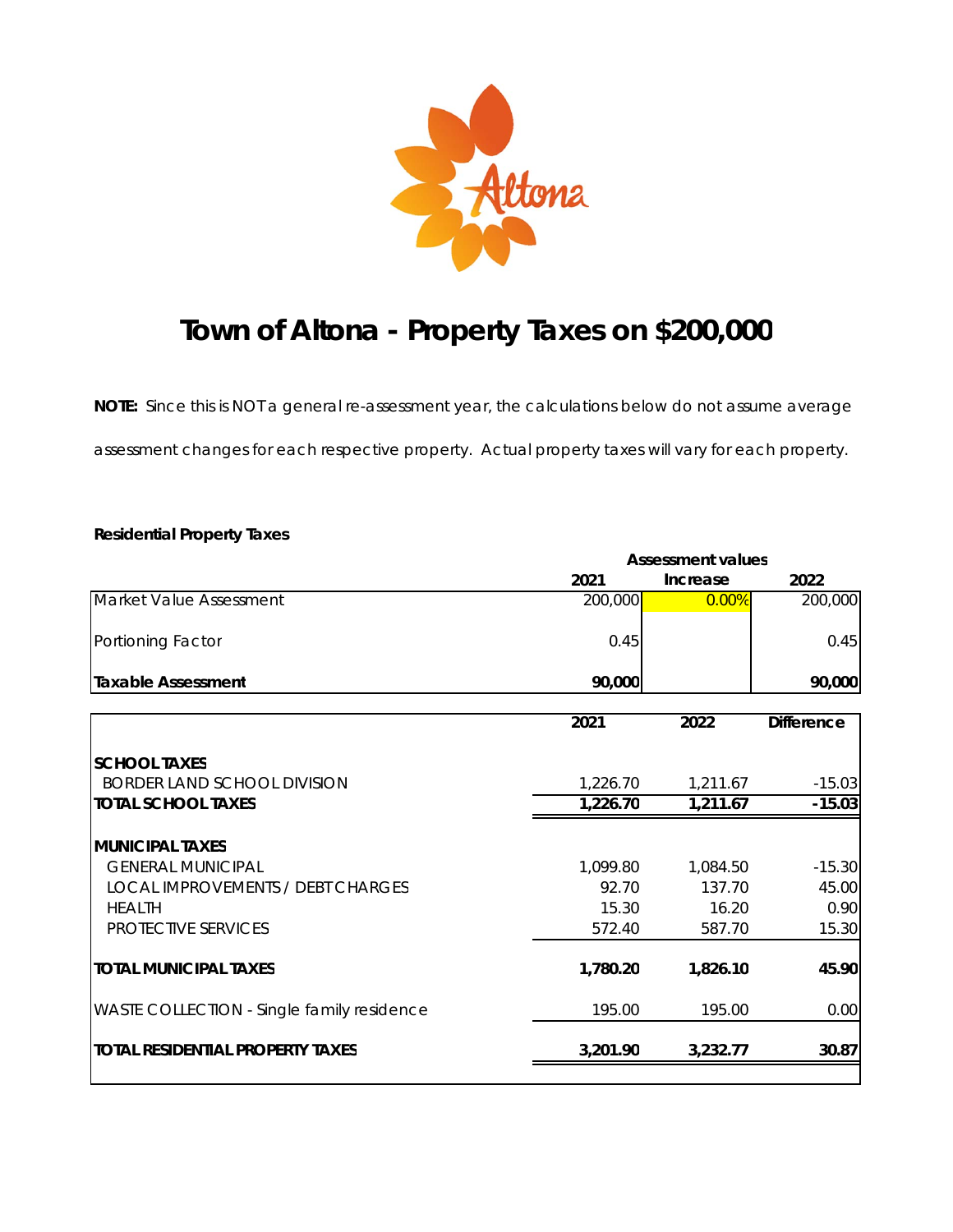

# **Town of Altona - Property Taxes on \$200,000**

**NOTE:** Since this is NOT a general re-assessment year, the calculations below do not assume average assessment changes for each respective property. Actual property taxes will vary for each property.

| <b>Assessment values</b> |                                  |                                  |  |  |
|--------------------------|----------------------------------|----------------------------------|--|--|
| 2021                     | Increase                         | 2022                             |  |  |
| 200,000                  | 0.00%                            | 200,000                          |  |  |
| 0.65                     |                                  | 0.65                             |  |  |
| 130,000                  |                                  | 130,000                          |  |  |
| 2021                     | 2022                             | <b>Difference</b>                |  |  |
|                          |                                  |                                  |  |  |
|                          |                                  |                                  |  |  |
|                          |                                  | $-12.48$                         |  |  |
|                          |                                  | $-21.71$                         |  |  |
|                          |                                  | $-34.19$                         |  |  |
|                          |                                  |                                  |  |  |
| 1,588.60                 | 1,566.50                         | $-22.10$                         |  |  |
| 133.90                   | 198.90                           | 65.00                            |  |  |
| 22.10                    | 23.40                            | 1.30                             |  |  |
| 826.80                   | 848.90                           | 22.10                            |  |  |
| 2,571.40                 | 2,637.70                         | 66.30                            |  |  |
| 195.00                   | 195.00                           | 0.00                             |  |  |
| 5,683.47                 | 5,715.58                         | 32.11                            |  |  |
|                          | 1,145.17<br>1,771.90<br>2,917.07 | 1,132.69<br>1,750.19<br>2,882.88 |  |  |

## **Commercial Property Taxes**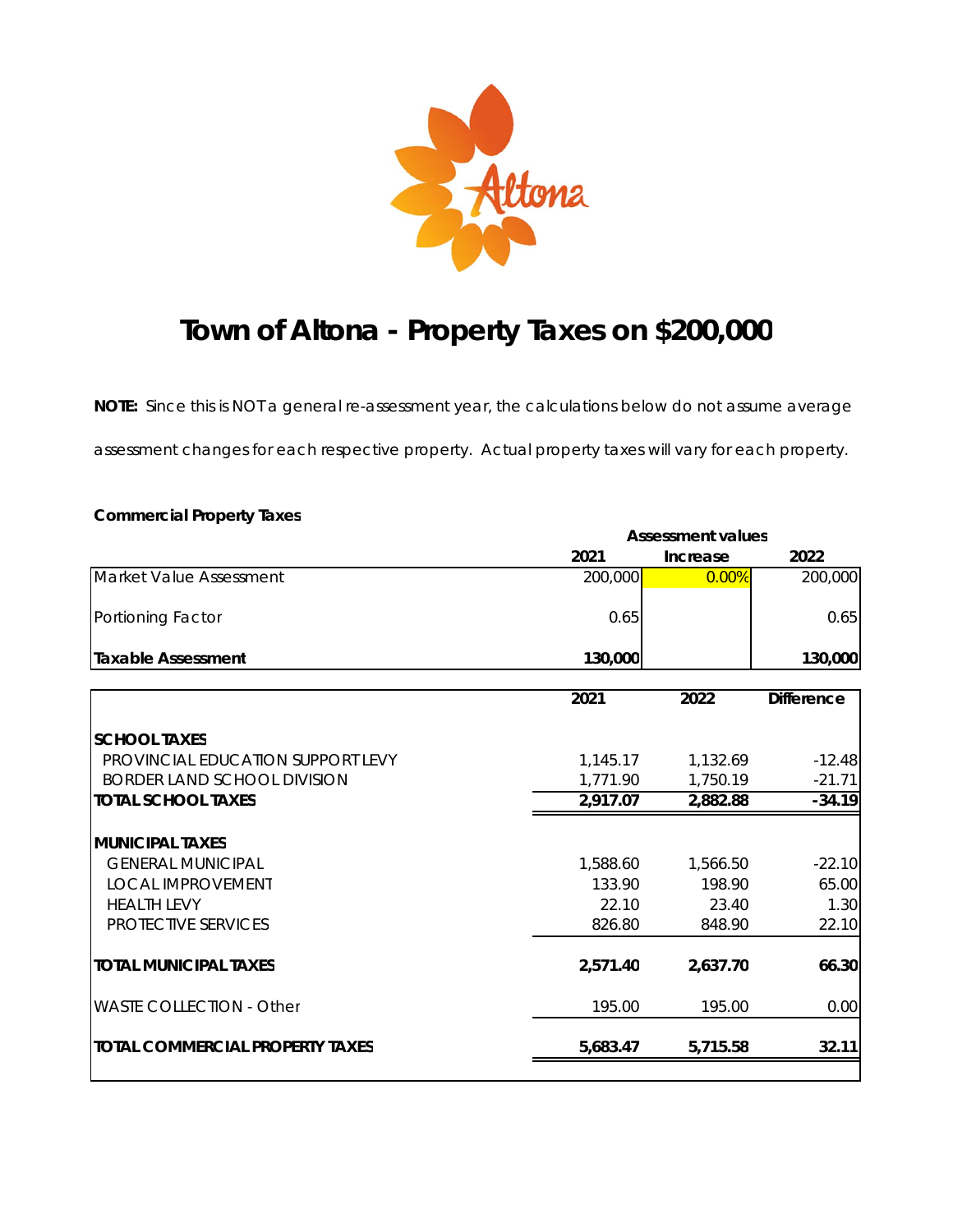

# **Town of Altona - Property Taxes on \$200,000**

**NOTE:** Since this is NOT a general re-assessment year, the calculations below do not assume average assessment changes for each respective property. Actual property taxes will vary for each property.

| <b>Farmland Property Taxes</b>                    |           |                          |                   |
|---------------------------------------------------|-----------|--------------------------|-------------------|
|                                                   |           | <b>Assessment values</b> |                   |
|                                                   | 2021      | Increase                 | 2022              |
| Market Value Assessment                           | 200,000   | 0.00%                    | 200,000           |
| <b>Portioning Factor</b>                          | 0.26      |                          | 0.26              |
| Taxable Assessment                                | 52,000    |                          | 52,000            |
|                                                   | 2021      | 2022                     | <b>Difference</b> |
| <b>SCHOOL TAXES</b>                               |           |                          |                   |
| <b>BORDER LAND SCHOOL DIVISION</b>                | 708.76    | 700.08                   | $-8.68$           |
| <b>TOTAL SCHOOL TAXES</b>                         | 708.76    | 700.08                   | $-8.68$           |
| <b>MUNICIPAL TAXES</b>                            |           |                          |                   |
| <b>GENERAL MUNICIPAL</b>                          | 635.44    | 626.60                   | $-8.84$           |
| <b>LOCAL IMPROVEMENT</b>                          | 53.56     | 79.56                    | 26.00             |
| <b>HEALTH LEVY</b>                                | 8.84      | 9.36                     | 0.52              |
| PROTECTIVE SERVICES                               | 330.72    | 339.56                   | 8.84              |
| <b>TOTAL MUNICIPAL TAXES</b>                      | 1,028.56  | 1,055.08                 | 26.52             |
| WASTE COLLECTION - Excluded property class        |           |                          | 0.00              |
| <b>TOTAL FARMLAND PROPERTY TAXES</b>              | 1,737.32  | 1,755.16                 | 17.84             |
| <b>LESS: FARMLAND REBATE POLICY</b>               | $-209.66$ | $-203.11$                | 6.55              |
| <b>TOTAL FARMLAND PROPERTY TAXES AFTER REBATE</b> | 1,527.66  | 1,552.04                 | 24.39             |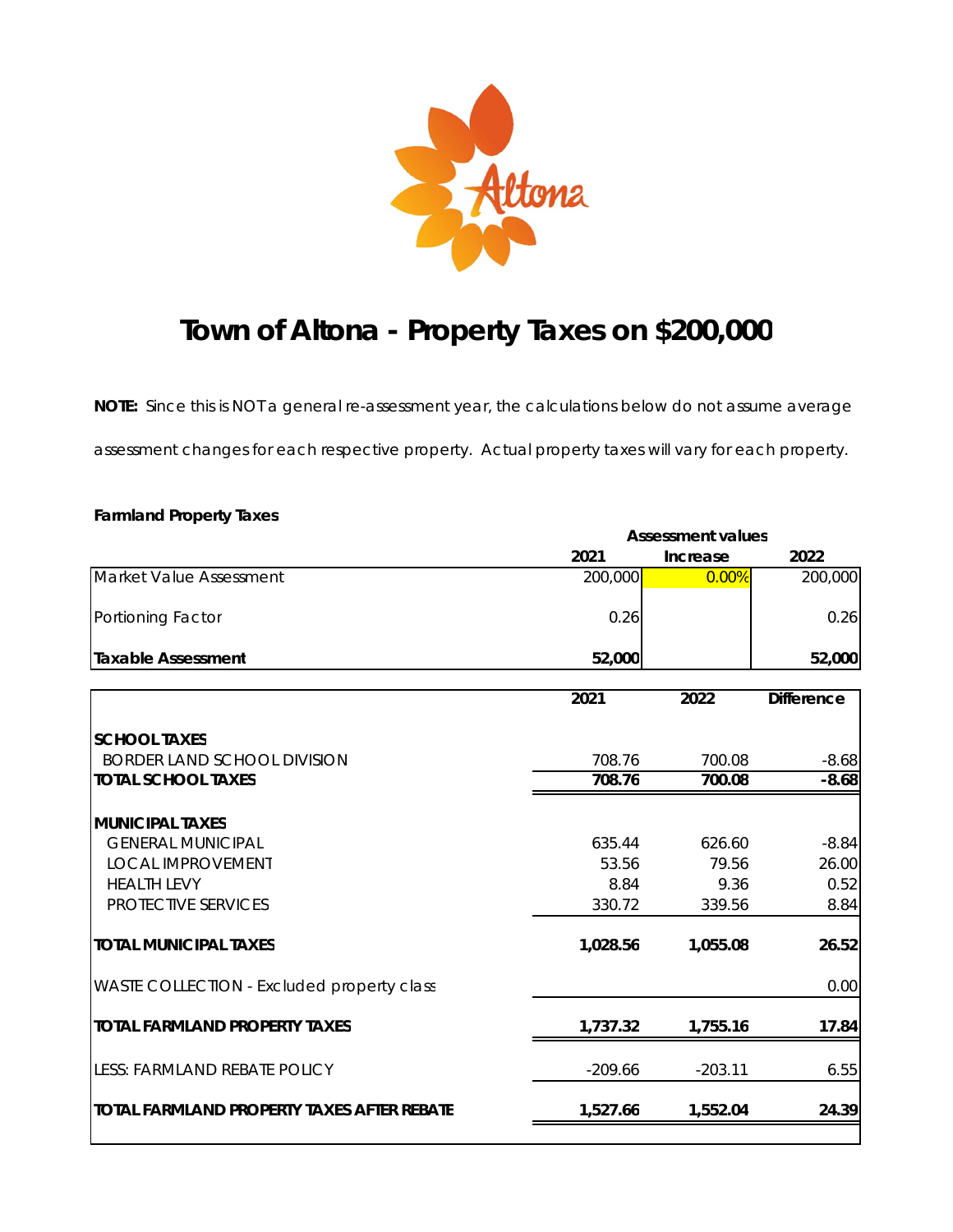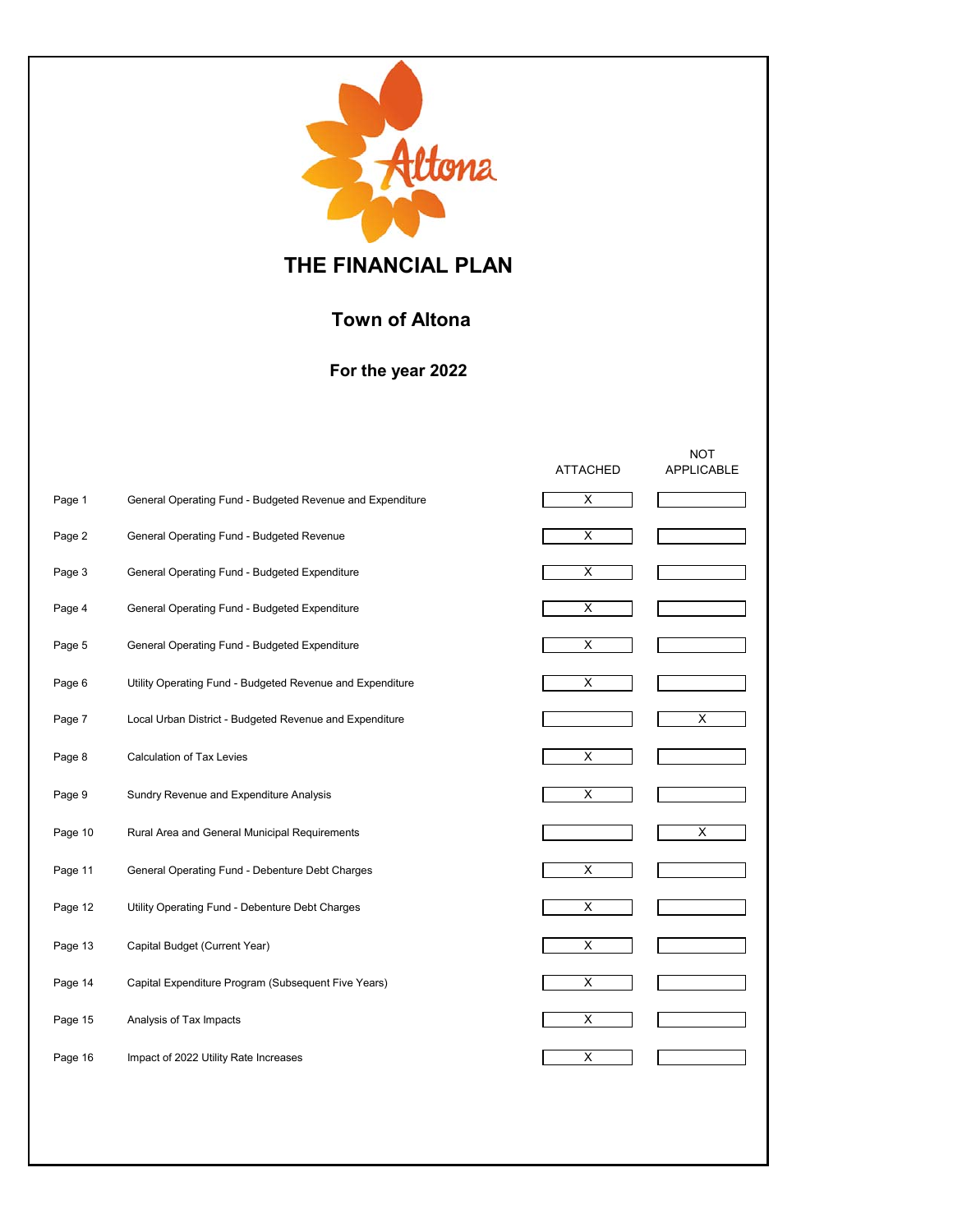# **GENERAL OPERATING FUND BUDGETED REVENUE AND EXPENDITURE**

#### **Town of Altona**

#### **For the year 2022**

|                                                          | <b>REVENUE</b>   |                  |                 |                  |
|----------------------------------------------------------|------------------|------------------|-----------------|------------------|
|                                                          | 2021             | 2021             | 2022            | 2023             |
|                                                          | <b>LAST YEAR</b> | <b>LAST YEAR</b> | THIS YEAR       | <b>NEXT YEAR</b> |
|                                                          | <b>BUDGETED</b>  | <b>ACTUAL</b>    | <b>BUDGETED</b> | <b>BUDGETED</b>  |
| Tax Levy - Page 8                                        | 8.132.606.85     | 8,132,606.97     | 8,412,869.69    | 8,838,100.00     |
| Grants in Lieu of Taxes - Pages 8                        | 121,363.75       | 121,363.72       | 122,235.06      | 128,600.00       |
| Sub-total                                                | 8,253,970.60     | 8,253,970.69     | 8,535,104.75    | 8,966,700.00     |
|                                                          |                  |                  |                 |                  |
| Requisitions - Page 8                                    | 3,284,634.00     | 3.284.634.00     | 3.325.010.00    | 3,334,000.00     |
| Net Municipal Taxes and Grants in Lieu of Taxes          | 4,969,336.60     | 4,969,336.69     | 5,210,094.75    | 5,632,700.00     |
|                                                          |                  |                  |                 |                  |
| Other Revenue - Page 2                                   | 3,637,624.00     | 4.359.072.69     | 3.129.744.00    | 2,786,171.00     |
| Transfers from Accumulated Surplus and Reserves - Page 2 | 2,846,130.00     | 2,017,791.64     | 1.945.100.00    | 735.000.00       |
|                                                          |                  |                  |                 |                  |
| Total Revenue - Page 8                                   | 11,453,090.60    | 11,346,201.02    | 10,284,938.75   | 9,153,871.00     |
|                                                          |                  |                  |                 |                  |
|                                                          |                  |                  |                 |                  |

#### **EXPENDITURE**

|                                                           | <b>LAST YEAR</b> | <b>LAST YEAR</b> | THIS YEAR             | <b>NEXT YEAR</b> |
|-----------------------------------------------------------|------------------|------------------|-----------------------|------------------|
|                                                           | <b>BUDGETED</b>  | <b>ACTUAL</b>    | <b>BUDGETED</b>       | <b>BUDGETED</b>  |
| <b>General Government Services</b>                        | 882,895.00       | 744,229.10       | 930,545.00            | 919,300.00       |
| <b>Protective Services</b>                                | 1,826,395.00     | 1,713,176.82     | 1,848,655.00          | 1,902,750.00     |
| <b>Transportation Services</b>                            | 1,096,300.00     | 841,142.68       | 1,163,100.00          | 1,147,500.00     |
| <b>Environmental Health Services</b>                      | 782,400.00       | 664,179.83       | 803,300.00            | 830,000.00       |
| Public Health and Welfare Services                        | 61,700.00        | 44,497.49        | 66,100.00             | 72,800.00        |
| <b>Environmental Development Services</b>                 | 26,500.00        | 94.44            | 26,500.00             | 28,000.00        |
| <b>Economic Development Services</b>                      | 164,100.00       | 165,211.61       | 210,820.00            | 186,300.00       |
| <b>Recreation and Cultural Services</b>                   | 1,538,755.00     | 1,267,343.64     | 1,552,605.00          | 1,626,100.00     |
| <b>Fiscal Services</b>                                    | 4,812,349.97     | 4,194,887.53     | 3.425.091.93          | 2,040,827.60     |
| Transfers - Deferred Surplus - Page 9                     |                  |                  | 0.00                  |                  |
| - Reserves - Page 5                                       | 211,000.00       | 1,659,821.56     | 209,000.00            | 350,000.00       |
| <b>Total Basic Expenditure</b>                            | 11,402,394.97    | 11,294,584.70    | 10,235,716.93         | 9,103,577.60     |
| Allowance For Tax Assets - Page 8                         | 50,695.63        | 50,695.63        | 49,221.82             | 50,293.40        |
|                                                           |                  |                  |                       |                  |
| <b>Total Expenditure</b>                                  | 11,453,090.60    | 11,345,280.33    | 10,284,938.75         | 9,153,871.00     |
|                                                           | 0.00             | 920.69           | 0.00                  | 0.00             |
| Net Operating Surplus (Deficit)                           |                  |                  |                       |                  |
|                                                           |                  |                  |                       |                  |
| Adopted by Resolution of Council April 12, 2022<br>(Date) |                  |                  | Departmental Use Only |                  |
|                                                           |                  |                  |                       |                  |
| Approved                                                  |                  |                  |                       |                  |
| (Head of Council)                                         |                  |                  |                       |                  |
|                                                           |                  |                  |                       |                  |
|                                                           |                  |                  |                       |                  |
| (Chairman of Finance)                                     |                  |                  |                       |                  |
|                                                           |                  |                  |                       |                  |
| Certified                                                 |                  |                  |                       |                  |
| (Chief Administrative Officer)                            |                  |                  |                       |                  |
|                                                           |                  |                  |                       |                  |
|                                                           |                  |                  |                       |                  |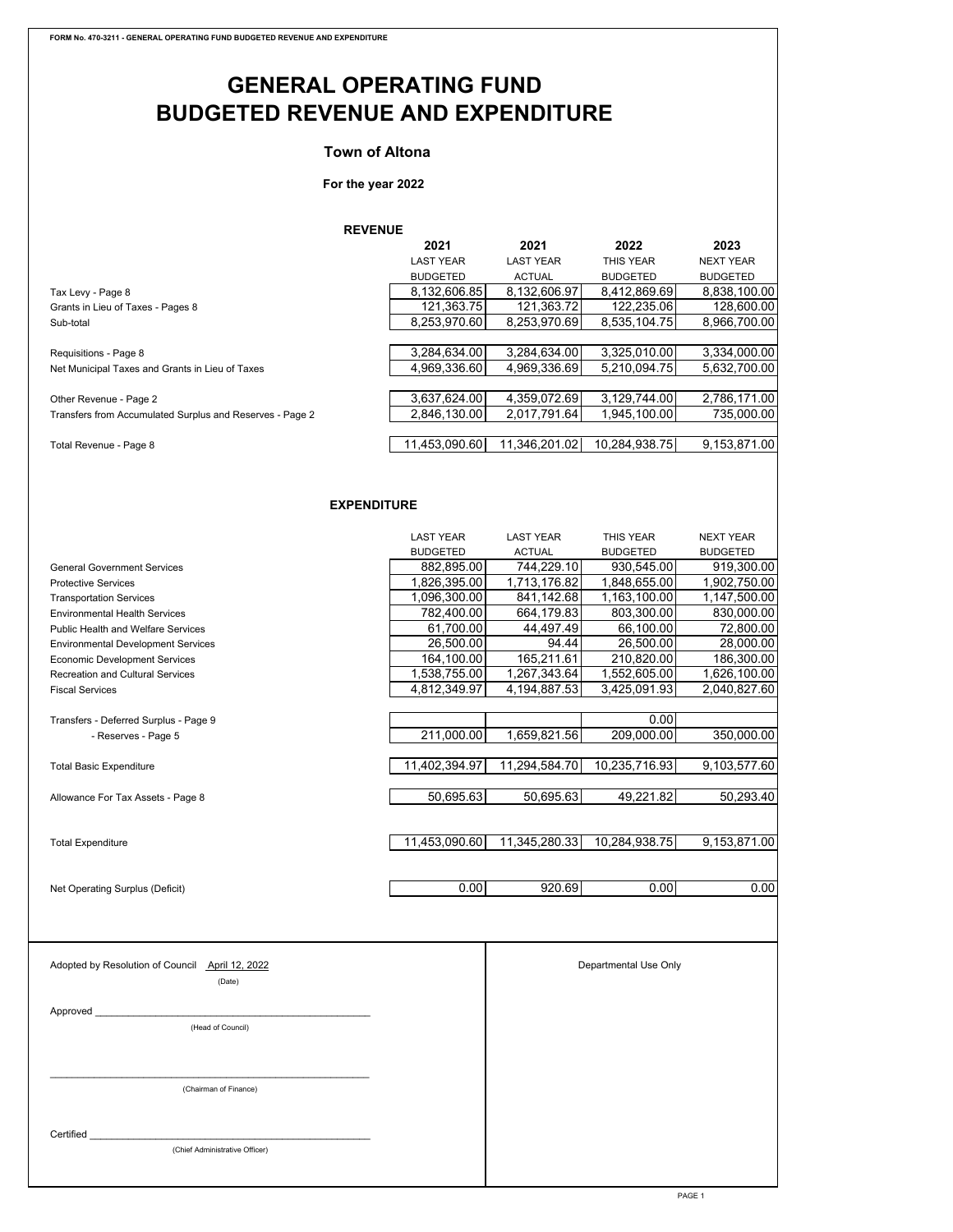## **GENERAL OPERATING FUND BUDGETED REVENUE**

#### **Town of Altona**

#### For the year 2022

| <b>LAST YEAR</b><br><b>LAST YEAR</b><br>THIS YEAR<br>Other Revenue<br><b>BUDGETED</b><br><b>ACTUAL</b><br><b>BUDGETED</b><br><b>Taxes Added</b><br>20,000.00<br>20,000.00<br>100<br>112,318.98<br>Licences<br>- Bicycle<br>100<br>- Business<br>100<br>1,000.00<br>400.00<br>12,500.00<br>12,645.00<br>14,100.00<br>- Trailers<br>100<br>- Animal<br>230 Licences<br>2,000.00<br>2,625.00<br>231<br>Permits<br>- Building, Development & Planning Fees<br>0.00<br>0.00<br>- Plumbing<br>0.00<br>0.00<br>231<br>- Police<br>5,000.00<br>16,783.37<br>Fines<br>200<br>Sales of Service<br>6,500.00<br>30,308.35<br>23,000.00<br>- General Government (Tax Cert/Zon, MTCML, Misc<br>100<br>149,600.00<br>200<br>- Protective (Plum Coulee Police Services)<br>149,600.00<br>157,200.00 | <b>NEXT YEAR</b><br><b>BUDGETED</b><br>25,000.00<br>1,000.00<br>1,000.00<br>15,600.00<br>2,000.00<br>2,000.00 |
|-------------------------------------------------------------------------------------------------------------------------------------------------------------------------------------------------------------------------------------------------------------------------------------------------------------------------------------------------------------------------------------------------------------------------------------------------------------------------------------------------------------------------------------------------------------------------------------------------------------------------------------------------------------------------------------------------------------------------------------------------------------------------------------|---------------------------------------------------------------------------------------------------------------|
|                                                                                                                                                                                                                                                                                                                                                                                                                                                                                                                                                                                                                                                                                                                                                                                     |                                                                                                               |
|                                                                                                                                                                                                                                                                                                                                                                                                                                                                                                                                                                                                                                                                                                                                                                                     |                                                                                                               |
|                                                                                                                                                                                                                                                                                                                                                                                                                                                                                                                                                                                                                                                                                                                                                                                     |                                                                                                               |
|                                                                                                                                                                                                                                                                                                                                                                                                                                                                                                                                                                                                                                                                                                                                                                                     |                                                                                                               |
|                                                                                                                                                                                                                                                                                                                                                                                                                                                                                                                                                                                                                                                                                                                                                                                     |                                                                                                               |
|                                                                                                                                                                                                                                                                                                                                                                                                                                                                                                                                                                                                                                                                                                                                                                                     |                                                                                                               |
|                                                                                                                                                                                                                                                                                                                                                                                                                                                                                                                                                                                                                                                                                                                                                                                     | 0.00<br>0.00                                                                                                  |
|                                                                                                                                                                                                                                                                                                                                                                                                                                                                                                                                                                                                                                                                                                                                                                                     | 0.00<br>0.00                                                                                                  |
|                                                                                                                                                                                                                                                                                                                                                                                                                                                                                                                                                                                                                                                                                                                                                                                     | 5,000.00<br>5,000.00                                                                                          |
|                                                                                                                                                                                                                                                                                                                                                                                                                                                                                                                                                                                                                                                                                                                                                                                     | 10,000.00                                                                                                     |
|                                                                                                                                                                                                                                                                                                                                                                                                                                                                                                                                                                                                                                                                                                                                                                                     | 165,000.00                                                                                                    |
| 4,600.00<br>19,468.02<br>- Protective (Criminal record checks, etc.)<br>200                                                                                                                                                                                                                                                                                                                                                                                                                                                                                                                                                                                                                                                                                                         | 4,600.00<br>4,600.00                                                                                          |
| 210<br>179,800.00<br>197,186.78<br>259,050.00<br>- Protective (Fire Dept-RM cost recoveries & Donations)                                                                                                                                                                                                                                                                                                                                                                                                                                                                                                                                                                                                                                                                            | 181,500.00                                                                                                    |
| 80,335.00<br>79,146.40<br>84,815.00<br>231<br>- Protective (Bldg Insp-RPGA cost recoveries)                                                                                                                                                                                                                                                                                                                                                                                                                                                                                                                                                                                                                                                                                         | 85,000.00                                                                                                     |
| - Transportation (Custom Work & Misc.)<br>0.00<br>18,103.08<br>300                                                                                                                                                                                                                                                                                                                                                                                                                                                                                                                                                                                                                                                                                                                  | 0.00<br>0.00                                                                                                  |
| 170,000.00<br>210,480.53<br>180,000.00<br>400<br>- Environmental Health (Landfill tipping fees)                                                                                                                                                                                                                                                                                                                                                                                                                                                                                                                                                                                                                                                                                     | 185,000.00                                                                                                    |
| 4,000.00<br>4,000.00<br>400<br>- Environmental Health (Landfill oil recycling)<br>11,744.43<br>400<br>- Environmental Health (Landfill land rent-Bunge/Haying)<br>600.00                                                                                                                                                                                                                                                                                                                                                                                                                                                                                                                                                                                                            | 4,000.00<br>4,000.00<br>600.00<br>600.00                                                                      |
| 396,493.00<br>400<br>- Environmental Health (Landfill-RM cost recoveries)<br>270,183.59<br>196,100.00                                                                                                                                                                                                                                                                                                                                                                                                                                                                                                                                                                                                                                                                               | 210,092.00                                                                                                    |
| 1,000.00<br>2,978.00<br>410<br>- Environmental Health (Sale of garbage bag tags)                                                                                                                                                                                                                                                                                                                                                                                                                                                                                                                                                                                                                                                                                                    | 1,000.00<br>1,000.00                                                                                          |
| 130,000.00<br>140,189.73<br>130,000.00<br>420<br>- Environmental Health (MMSM Recycling & WRARS)                                                                                                                                                                                                                                                                                                                                                                                                                                                                                                                                                                                                                                                                                    | 132,000.00                                                                                                    |
| 15,600.00<br>15,000.00<br>510<br>- Public Health and Welfare (Cemetery plot sales)<br>15,000.00                                                                                                                                                                                                                                                                                                                                                                                                                                                                                                                                                                                                                                                                                     | 15,000.00                                                                                                     |
| 600<br>- Environmental Development                                                                                                                                                                                                                                                                                                                                                                                                                                                                                                                                                                                                                                                                                                                                                  |                                                                                                               |
| 10,000.00<br>700<br>- Economic Development (Indust Park Land Rent)                                                                                                                                                                                                                                                                                                                                                                                                                                                                                                                                                                                                                                                                                                                  | 10,000.00                                                                                                     |
| 40,000.00<br>- Recreation & Culture (Recreation Program Fees)<br>40,000.00<br>18,319.42<br>802                                                                                                                                                                                                                                                                                                                                                                                                                                                                                                                                                                                                                                                                                      | 45,000.00                                                                                                     |
| - Recreation & Culture (Aquatic Centre revenues)<br>100,000.00<br>74,629.61<br>100,000.00<br>810                                                                                                                                                                                                                                                                                                                                                                                                                                                                                                                                                                                                                                                                                    | 130,000.00                                                                                                    |
| - Recreation & Culture (MEC revenues & donations)<br>69,410.71<br>123,000.00<br>820<br>70,600.00                                                                                                                                                                                                                                                                                                                                                                                                                                                                                                                                                                                                                                                                                    | 145,000.00                                                                                                    |
| 10,057.15<br>15,300.00<br>821<br>- Recreation & Culture (RPC revenues)<br>20,300.00                                                                                                                                                                                                                                                                                                                                                                                                                                                                                                                                                                                                                                                                                                 | 35,000.00                                                                                                     |
| - Recreation & Culture (Park Camping fees & misc)<br>26,000.00<br>26,000.00<br>28,486.97<br>830                                                                                                                                                                                                                                                                                                                                                                                                                                                                                                                                                                                                                                                                                     | 30,000.00                                                                                                     |
| - Recreation & Culture (Trails & Parks Donations)<br>37,880.00<br>831                                                                                                                                                                                                                                                                                                                                                                                                                                                                                                                                                                                                                                                                                                               |                                                                                                               |
| - Recreation & Culture (FOTG oper/GITP Capital don.)<br>833<br>17,000.00<br>90,422.40<br>21,000.00                                                                                                                                                                                                                                                                                                                                                                                                                                                                                                                                                                                                                                                                                  | 21,000.00                                                                                                     |
| 47,322.00<br>834<br>- Recreation & Culture (Access Field/Skate Park don.)                                                                                                                                                                                                                                                                                                                                                                                                                                                                                                                                                                                                                                                                                                           |                                                                                                               |
| - Recreation & Culture (Altona in Bloom/Memory Gard)<br>2,500.00<br>5,807.50<br>836                                                                                                                                                                                                                                                                                                                                                                                                                                                                                                                                                                                                                                                                                                 | 2,500.00<br>3,000.00                                                                                          |
| 7,100.00<br>95,523.36<br>291,000.00<br>- Recreation & Culture (Library rental revenue)<br>840                                                                                                                                                                                                                                                                                                                                                                                                                                                                                                                                                                                                                                                                                       | 25,200.00                                                                                                     |
| - Other<br>100<br>- Sundry<br>100                                                                                                                                                                                                                                                                                                                                                                                                                                                                                                                                                                                                                                                                                                                                                   |                                                                                                               |
| Sales of Goods<br>300                                                                                                                                                                                                                                                                                                                                                                                                                                                                                                                                                                                                                                                                                                                                                               |                                                                                                               |
| Rentals<br>100                                                                                                                                                                                                                                                                                                                                                                                                                                                                                                                                                                                                                                                                                                                                                                      |                                                                                                               |
| <b>Trailer Park</b><br>100                                                                                                                                                                                                                                                                                                                                                                                                                                                                                                                                                                                                                                                                                                                                                          |                                                                                                               |
| <b>Concessions and Franchises</b><br>100                                                                                                                                                                                                                                                                                                                                                                                                                                                                                                                                                                                                                                                                                                                                            |                                                                                                               |
|                                                                                                                                                                                                                                                                                                                                                                                                                                                                                                                                                                                                                                                                                                                                                                                     |                                                                                                               |
| 142,326.35<br>110,000.00<br>Returns from Investments<br>120,000.00<br>100                                                                                                                                                                                                                                                                                                                                                                                                                                                                                                                                                                                                                                                                                                           | 120,000.00                                                                                                    |
| 30,000.00<br>Tax and Redemption Penalties<br>37,334.31<br>30,000.00<br>100                                                                                                                                                                                                                                                                                                                                                                                                                                                                                                                                                                                                                                                                                                          | 30,000.00                                                                                                     |
| Development and Dedication Fees<br>100                                                                                                                                                                                                                                                                                                                                                                                                                                                                                                                                                                                                                                                                                                                                              |                                                                                                               |
| Provincial Municipal Tax Sharing (Pop. 4,212-2016 Census)<br>323,800.00<br>323,768.84<br>323,800.00<br>100                                                                                                                                                                                                                                                                                                                                                                                                                                                                                                                                                                                                                                                                          | 323,800.00                                                                                                    |
| Conditional Grants - Provincial Government (General Gov't)<br>31,316.69<br>100                                                                                                                                                                                                                                                                                                                                                                                                                                                                                                                                                                                                                                                                                                      |                                                                                                               |
| 473,549.22<br>Provincial Municipal Tax Sharing - Justice / Police<br>473,600.00<br>473,600.00<br>200                                                                                                                                                                                                                                                                                                                                                                                                                                                                                                                                                                                                                                                                                | 473,600.00                                                                                                    |
| Conditional Grants - Federal Gov't (Fuel Tax)<br>226,676.00<br>463,655.00<br>236,979.00<br>100                                                                                                                                                                                                                                                                                                                                                                                                                                                                                                                                                                                                                                                                                      | 236,979.00                                                                                                    |
| - Fed/Prov Gov't (Downtown Drainage Project)<br>883,920.00<br>883,920.00                                                                                                                                                                                                                                                                                                                                                                                                                                                                                                                                                                                                                                                                                                            | 0.00                                                                                                          |
| - Fed/Prov Gov't (Covid-19 Restart)<br>0.00<br>6,269.60                                                                                                                                                                                                                                                                                                                                                                                                                                                                                                                                                                                                                                                                                                                             | 0.00                                                                                                          |
| 5.423.04<br>- Provincial Government (Police CFP Grant)<br>200                                                                                                                                                                                                                                                                                                                                                                                                                                                                                                                                                                                                                                                                                                                       |                                                                                                               |
| 0.00<br>0.00<br>300<br>(page 9)<br>- Provincial Government (MRIP)                                                                                                                                                                                                                                                                                                                                                                                                                                                                                                                                                                                                                                                                                                                   | 0.00<br>0.00                                                                                                  |
| - Provincial Government (100% Green Team-Transp.)<br>3,000.00<br>0.00<br>300                                                                                                                                                                                                                                                                                                                                                                                                                                                                                                                                                                                                                                                                                                        | 3,000.00<br>3,000.00                                                                                          |
| - Provincial Government (Dutch Elm, WNV & GIA-Trans.)<br>20,500.00<br>3,758.04<br>20,500.00<br>300                                                                                                                                                                                                                                                                                                                                                                                                                                                                                                                                                                                                                                                                                  | 21,000.00                                                                                                     |
| - Provincial Government (Grant-landfill)<br>0.00<br>400<br>0.00                                                                                                                                                                                                                                                                                                                                                                                                                                                                                                                                                                                                                                                                                                                     | 0.00                                                                                                          |
| 0.00<br>99,314.00<br>- Provincial Government (MEC EPS, MB 150, Cenotaph, Mi<br>800                                                                                                                                                                                                                                                                                                                                                                                                                                                                                                                                                                                                                                                                                                  | 0.00<br>0.00                                                                                                  |
| - Provincial Government (Canada Day, Can Summer Jobs)<br>5,701.00<br>800<br>3,200.00<br>- Provincial Government (100% Green Team - Rec.)<br>3,000.00<br>12,565.14                                                                                                                                                                                                                                                                                                                                                                                                                                                                                                                                                                                                                   | 3,200.00<br>3,200.00<br>3,000.00<br>3,000.00                                                                  |
| - Provincial Government (Sector Support Grant-MEC)<br>15,000.00<br>10,000.00<br>800                                                                                                                                                                                                                                                                                                                                                                                                                                                                                                                                                                                                                                                                                                 | 9,000.00<br>0.00                                                                                              |
| - Local Government Recreation Grant (RM Grant)<br>50,000.00<br>50,600.00<br>52,400.00<br>800                                                                                                                                                                                                                                                                                                                                                                                                                                                                                                                                                                                                                                                                                        | 54,000.00                                                                                                     |
| - Local Government Tax Sharing (Fringe area-RM)<br>28,000.00<br>32,951.08<br>30,000.00<br>100                                                                                                                                                                                                                                                                                                                                                                                                                                                                                                                                                                                                                                                                                       | 31,000.00                                                                                                     |
| 0.00<br>0.00<br>100<br>- Other Organizations (ACF Grant)                                                                                                                                                                                                                                                                                                                                                                                                                                                                                                                                                                                                                                                                                                                            | 0.00<br>0.00                                                                                                  |
| 0.00<br>Other<br>0.00<br>700<br>VLT Revenues (for Economic Development)                                                                                                                                                                                                                                                                                                                                                                                                                                                                                                                                                                                                                                                                                                             | 0.00<br>0.00                                                                                                  |
| Land Sales & Lot Levies (incl. New Industrial Park)<br>0.00<br>0.00<br>108,000.00<br>100                                                                                                                                                                                                                                                                                                                                                                                                                                                                                                                                                                                                                                                                                            |                                                                                                               |
| 3,637,624.00<br>4,359,072.69<br>3,129,744.00<br>Total Other Revenue - Page 1                                                                                                                                                                                                                                                                                                                                                                                                                                                                                                                                                                                                                                                                                                        | 2,786,171.00                                                                                                  |
|                                                                                                                                                                                                                                                                                                                                                                                                                                                                                                                                                                                                                                                                                                                                                                                     |                                                                                                               |
| <b>Transfers From</b>                                                                                                                                                                                                                                                                                                                                                                                                                                                                                                                                                                                                                                                                                                                                                               |                                                                                                               |
| 0.00<br><b>Accumulated Surplus</b><br>0.00<br>100                                                                                                                                                                                                                                                                                                                                                                                                                                                                                                                                                                                                                                                                                                                                   | 0.00<br>0.00                                                                                                  |
| 2,017,791.64<br>1,945,100.00<br>Reserves<br>- Page 13<br>2,846,130.00                                                                                                                                                                                                                                                                                                                                                                                                                                                                                                                                                                                                                                                                                                               | 735,000.00                                                                                                    |
|                                                                                                                                                                                                                                                                                                                                                                                                                                                                                                                                                                                                                                                                                                                                                                                     |                                                                                                               |
| 2,846,130.00<br>2,017,791.64<br>1,945,100.00<br>Total Transfers - Page 1                                                                                                                                                                                                                                                                                                                                                                                                                                                                                                                                                                                                                                                                                                            | 735,000.00                                                                                                    |
| TOTAL OTHER REVENUE AND TRANSFERS - PAGE 8<br>6,483,754.00<br>6,376,864.33<br>5,074,844.00                                                                                                                                                                                                                                                                                                                                                                                                                                                                                                                                                                                                                                                                                          | 3,521,171.00                                                                                                  |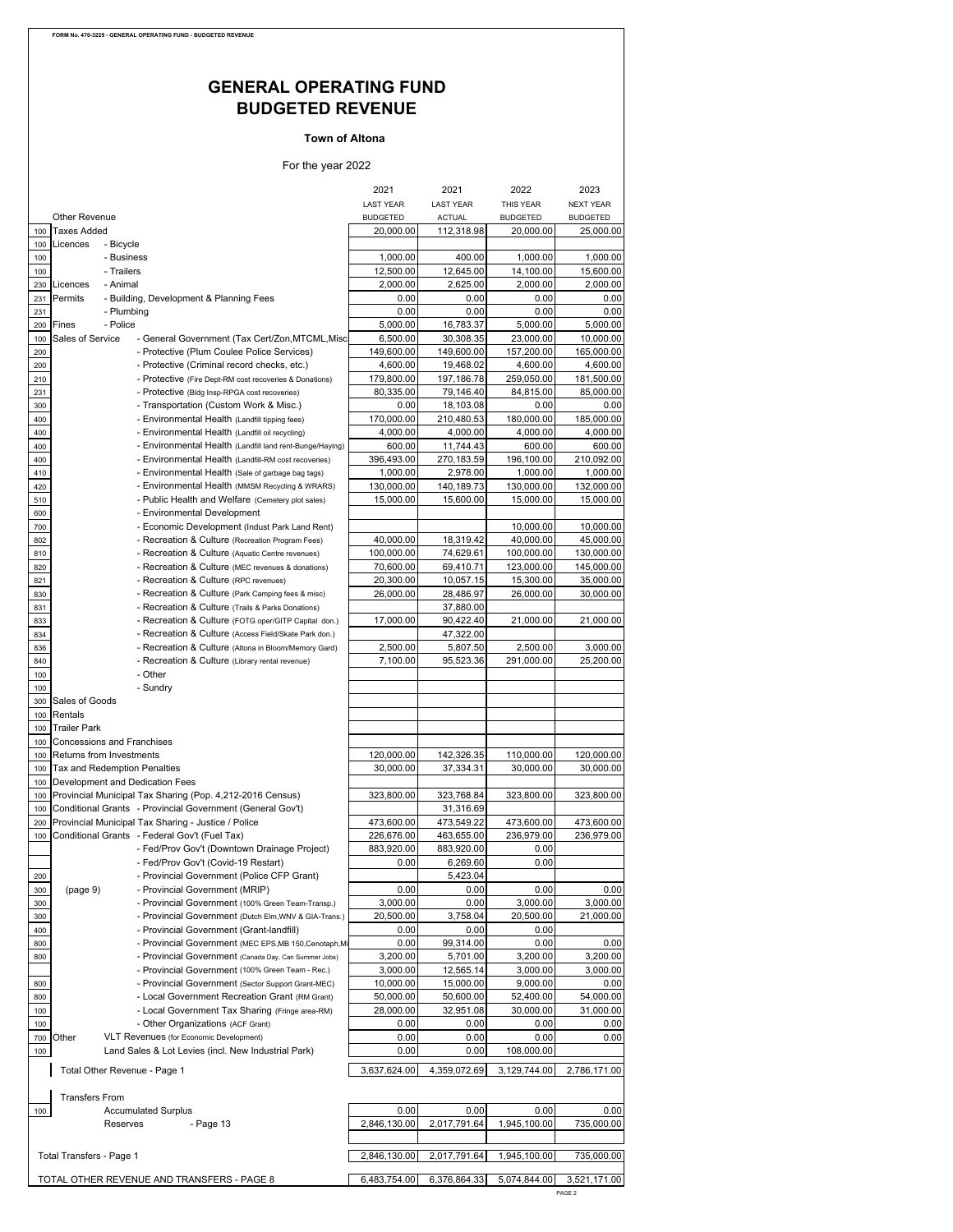## **BUDGETED EXPENDITURE**

## **Town of Altona**

#### For the year 2022

|            |                                                                  |                                                                               | 2021                     | 2021                    | 2022                     | 2023                     |
|------------|------------------------------------------------------------------|-------------------------------------------------------------------------------|--------------------------|-------------------------|--------------------------|--------------------------|
|            |                                                                  |                                                                               | <b>LAST YEAR</b>         | <b>LAST YEAR</b>        | THIS YEAR                | <b>NEXT YEAR</b>         |
|            | <b>GENERAL GOVERNMENT SERVICES</b>                               |                                                                               | <b>BUDGETED</b>          | <b>ACTUAL</b>           | <b>BUDGETED</b>          | <b>BUDGETED</b>          |
| 110        | Legislative                                                      |                                                                               | 154,600.00               | 134,183.63              | 155,700.00               | 158,000.00               |
|            | General Administrative                                           |                                                                               |                          |                         |                          |                          |
| 120<br>121 | Clerk and staff<br>Office                                        |                                                                               | 465,145.00<br>131,300.00 | 447,723.91<br>98,292.23 | 473,345.00<br>142,500.00 | 497,000.00<br>135,000.00 |
| 121        | Legal                                                            |                                                                               | 8,000.00                 | 12,625.07               | 10,000.00                | 10,000.00                |
| 121        | Audit                                                            |                                                                               | 21,000.00                | 20,747.79               | 21,200.00                | 22,000.00                |
| 121        | Assessment                                                       |                                                                               | 60,000.00                | 59,068.00               | 59,000.00                | 60,000.00                |
| 124        | Taxation                                                         |                                                                               | 2,250.00                 | 2,057.32                | 2,250.00                 | 3,800.00                 |
| 129        | Police Board                                                     |                                                                               | 3,500.00                 | 0.00                    | 4,000.00                 | 4,000.00                 |
|            | Other general government                                         |                                                                               |                          |                         |                          |                          |
| 130        | Elections                                                        |                                                                               | 0.00                     | 291.22                  | 17,000.00                | 500.00                   |
| 131        | Conventions                                                      |                                                                               | 8,350.00                 | 1,257.13                | 11,350.00                | 12,000.00                |
| 136        | Damage claims and liability insurance                            |                                                                               | 31,000.00                | 30,973.14               | 34,000.00                | 37,000.00                |
|            | Intergovernmental relations                                      |                                                                               |                          |                         |                          |                          |
| 136        | Grants                                                           |                                                                               | 78,300.00                | 49,000.00               | 98,300.00                | 85,000.00                |
| 136        |                                                                  | Other General government - sundry (Includes Saftey Policy)                    | 86,950.00                | 59,969.00               | 75,900.00                | 77,000.00                |
|            | Past-service pension payments                                    |                                                                               |                          |                         |                          |                          |
| 136        |                                                                  | Unallocated employee Benefits (PR tax in Basket Funding grant)                | 2,000.00                 | $-2,459.02$             | 2,000.00                 | 2,000.00                 |
|            |                                                                  | SUB-TOTAL GENERAL GOVERNMENT SERVICES - To Page 1                             | 1,052,395.00             | 913,729.42              | 1,106,545.00             | 1,103,300.00             |
|            |                                                                  |                                                                               |                          |                         |                          |                          |
| 100        | Recoveries (deduct)                                              | - utility & other departments                                                 | -169,500.00              | -169,500.32             | $-176,000.00$            | $-184,000.00$            |
|            |                                                                  | - capital                                                                     |                          |                         |                          |                          |
|            |                                                                  |                                                                               |                          |                         |                          |                          |
|            |                                                                  | TOTAL GENERAL GOVERNMENT SERVICES - TO PAGE 1                                 | 882,895.00               | 744,229.10              | 930,545.00               | 919,300.00               |
|            |                                                                  |                                                                               |                          |                         |                          |                          |
|            | PROTECTIVE SERVICES                                              |                                                                               |                          |                         |                          |                          |
| 200        | Police                                                           |                                                                               | 1,330,800.00             | 1,263,160.24            | 1,340,100.00             | 1,380,000.00             |
| 210        | Fire                                                             |                                                                               | 313,600.00               | 271,820.58              | 319,100.00               | 330,000.00               |
|            | <b>Emergency measures</b>                                        |                                                                               |                          |                         |                          |                          |
| 220        | <b>Emergency Measures Organization</b>                           |                                                                               | 17,550.00                | 17,648.45               | 18,600.00                | 19,500.00                |
| 221        | Disaster Events / Flood Control                                  |                                                                               |                          |                         |                          |                          |
|            | Ambulance services                                               |                                                                               | 0.00                     | 0.00                    | 0.00                     |                          |
| 220        | 911 Service Fees                                                 |                                                                               | 19,400.00                | 19,375.20               | 20,000.00                | 20,500.00                |
|            | Other protection:                                                |                                                                               |                          |                         |                          |                          |
| 231        | Building inspection / By-Law Officer                             |                                                                               | 80,335.00                | 79,146.40               | 84,815.00                | 85,000.00                |
|            | Electrical inspection                                            |                                                                               |                          |                         |                          |                          |
|            | Plumbing inspection                                              |                                                                               |                          |                         |                          |                          |
|            | Other safety inspections                                         |                                                                               |                          |                         |                          |                          |
|            | License inspection                                               |                                                                               | 17,310.00                | 18,975.89               | 18,490.00                | 19,200.00                |
| 230        | Animal and pest control - Dog Catcher<br>Other - Hydrant Rentals |                                                                               | 29,400.00                | 29,400.00               | 29,550.00                | 29,550.00                |
| 232<br>232 | Other - Fire fighter Hours - Town Only Calls                     |                                                                               | 18,000.00                | 13,650.06               | 18,000.00                | 19,000.00                |
|            |                                                                  |                                                                               |                          |                         |                          |                          |
|            |                                                                  | TOTAL PROTECTIVE SERVICES - TO PAGE 1                                         | 1,826,395.00             | 1,713,176.82            | 1,848,655.00             | 1,902,750.00             |
|            |                                                                  |                                                                               |                          |                         |                          |                          |
|            | <b>TRANSPORTATION SERVICES</b>                                   |                                                                               |                          |                         |                          |                          |
|            | Road Transport                                                   |                                                                               |                          |                         |                          |                          |
|            | Administration                                                   |                                                                               |                          |                         |                          |                          |
|            |                                                                  | Road Commissioners' Fees and Mileage                                          | 0.00                     |                         | 0.00                     |                          |
| 300        | <b>Total Administration</b>                                      |                                                                               | 93,200.00                | 71,511.82               | 97,400.00                | 101,000.00               |
| 310        |                                                                  | Engineering (Includes Surveys & GPS Labour)                                   | 25,000.00                | 8,046.63                | 25,000.00                | 25,000.00                |
|            | Roads and Streets                                                |                                                                               |                          |                         |                          |                          |
|            | Unallocated costs                                                | - Equipment Operators' Wages and                                              |                          |                         |                          |                          |
| 320        |                                                                  | <b>Benefits</b>                                                               | 465,500.00               | 393,850.30              | 533,900.00               | 510,000.00               |
| 330        |                                                                  | - Equipment Fuel                                                              | 42,000.00                | 31,959.44               | 70,000.00                | 60,000.00                |
| 330        |                                                                  | - Equipment Repairs and Maintenance<br>- Equipment Insurance and Registration | 60,000.00                | 48,347.65<br>14,911.26  | 55,000.00<br>17,000.00   | 58,000.00                |
| 330        |                                                                  | - Workshop and Yard Operations                                                | 15,000.00<br>9,700.00    | 7,364.54                | 9,500.00                 | 18,000.00<br>10,000.00   |
| 330        |                                                                  |                                                                               |                          |                         |                          |                          |
|            |                                                                  | - Surveyor                                                                    |                          |                         |                          |                          |
| 330        | Road maintenance                                                 | - Labour & Rentals                                                            |                          |                         |                          |                          |
| 330        |                                                                  | - Materials                                                                   | 65,000.00                | 33,388.59               | 50,000.00                | 55,000.00                |
|            |                                                                  | - Rentals (CPR Crossing Maintenance Fees)                                     |                          |                         |                          |                          |
| 330        |                                                                  | - Other Road Maintenance                                                      | 38,000.00                | 26,636.96               | 38,000.00                | 40,000.00                |
|            |                                                                  |                                                                               |                          |                         |                          |                          |
|            |                                                                  | Transportation services sub-total forward to page 4                           | 813,400.00               | 636,017.19              | 895,800.00               | 877,000.00               |
|            |                                                                  |                                                                               |                          |                         |                          |                          |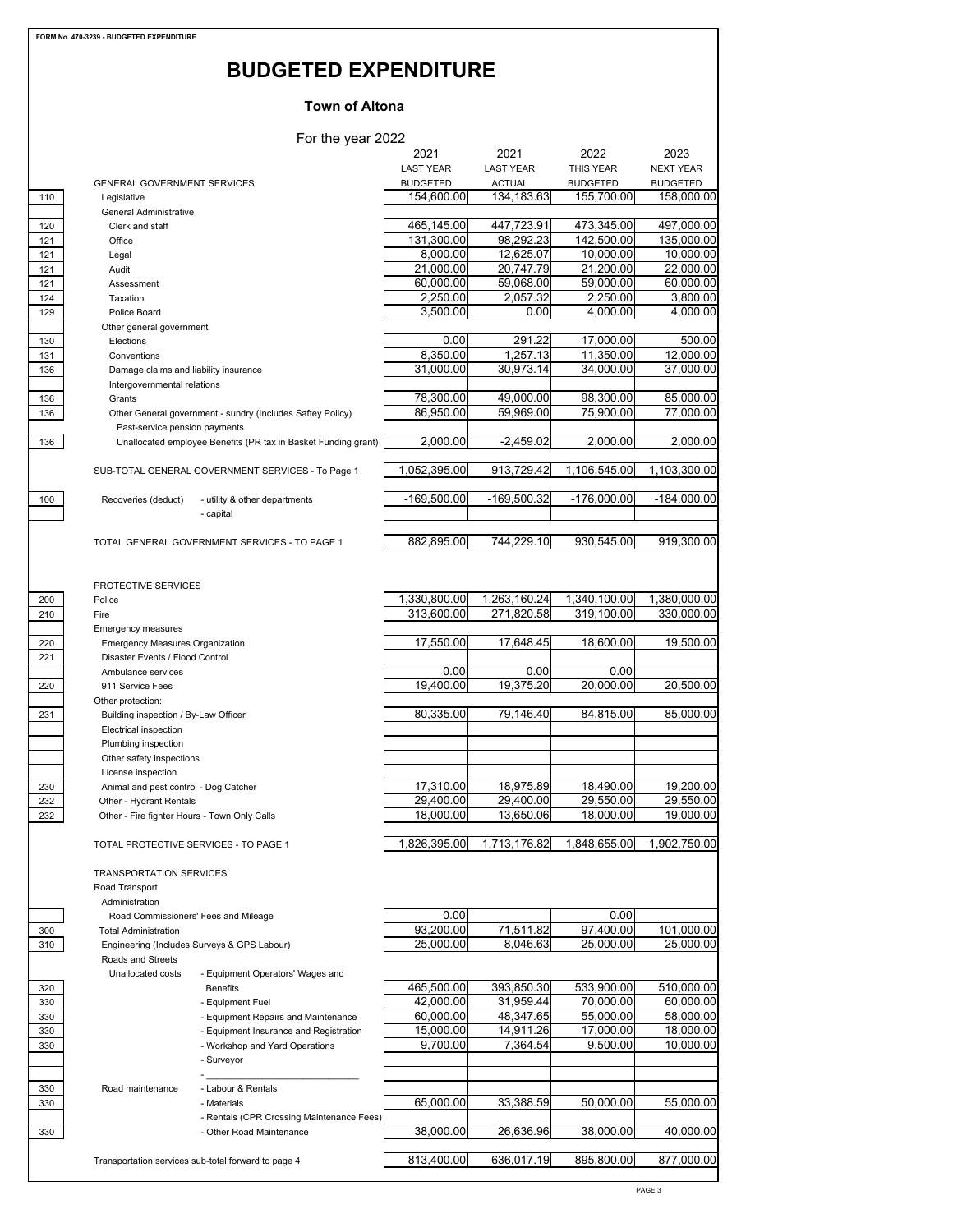# **BUDGETED EXPENDITURE**

## **Town of Altona**

| For the year 2022                                                                                         | 2021<br><b>LAST YEAR</b><br><b>BUDGETED</b> | 2021<br><b>LAST YEAR</b><br><b>ACTUAL</b> | 2022<br>THIS YEAR<br><b>BUDGETED</b> | 2023<br><b>NEXT YEAR</b><br><b>BUDGETED</b> |
|-----------------------------------------------------------------------------------------------------------|---------------------------------------------|-------------------------------------------|--------------------------------------|---------------------------------------------|
| Transportation services sub-total forward from page 3                                                     | 813,400.00                                  | 636,017.19                                | 895,800.00                           | 877,000.00                                  |
| Road re-construction<br>- Labour & Rentals<br>- Materials (New Gravel Roads)<br>- Infrastructure (Paving) |                                             |                                           |                                      |                                             |
| Sidewalks and boulevards                                                                                  | 120,000.00                                  | 62,023.55                                 | 95,000.00                            | 98,000.00                                   |
| Ditches and road drainage                                                                                 | 43,300.00                                   | 31,244.39                                 | 48,300.00                            | 50,000.00                                   |
| Storms sewers<br>Street cleaning                                                                          |                                             |                                           |                                      |                                             |
| Snow and ice removal<br>- Labour                                                                          |                                             |                                           |                                      |                                             |
| - Materials<br>- Rentals                                                                                  |                                             |                                           |                                      |                                             |
| <b>Bridges &amp; Culverts</b>                                                                             |                                             |                                           |                                      |                                             |
| <b>Street Lighting</b>                                                                                    | 99,500.00                                   | 98,848.45                                 | 102,500.00                           | 107,000.00                                  |
| Traffice Services (Includes street signs)<br>Parking                                                      | 8,200.00                                    | 8,909.98                                  | 8,500.00                             | 9,000.00                                    |
| Other road transport<br>Other transportation services (Airport Costs)                                     | 11,900.00                                   | 4,099.12                                  | 13,000.00                            | 6,500.00                                    |
| Recoveries (deduct)<br>- utility & Other departments                                                      | 0.00                                        | 0.00                                      | 0.00                                 | 0.00                                        |
| TOTAL TRANSPORTATION SERVICES - TO PAGE 1                                                                 | 1,096,300.00                                | 841,142.68                                | 1,163,100.00                         | 1,147,500.00                                |
| ENVIRONMENTAL HEALTH SERVICES                                                                             |                                             |                                           |                                      |                                             |
| Garbage and waste collection                                                                              |                                             |                                           |                                      |                                             |
| <b>Landfill Operations</b>                                                                                | 328,700.00                                  | 258,285.68                                | 329,600.00                           | 336,000.00                                  |
| Garbage collection                                                                                        | 156,000.00                                  | 143,420.56                                | 162,000.00                           | 168,000.00                                  |
| Other environmental health                                                                                |                                             |                                           |                                      |                                             |
| Other - Recycling<br>Compost Collection & Depot                                                           | 183,700.00<br>114,000.00                    | 155,896.00<br>106,577.59                  | 192,700.00<br>119,000.00             | 201,000.00<br>125,000.00                    |
| Public rest rooms                                                                                         |                                             |                                           |                                      |                                             |
| TOTAL ENVIRONMENTAL HEALTH SERVICES - TO PAGE 1                                                           | 782,400.00                                  | 664,179.83                                | 803,300.00                           | 830,000.00                                  |
| PUBLIC HEALTH AND WELFARE SERVICES                                                                        |                                             |                                           |                                      |                                             |
| Public Health                                                                                             |                                             |                                           |                                      |                                             |
| New Clinic (Altona & District Health Care Centre Inc.)<br>Cemeteries                                      | 37,800.00<br>9,400.00                       | 28,585.12<br>6,653.89                     | 42,300.00<br>9,400.00                | 43,000.00<br>10,000.00                      |
| Other - Mosquito Control                                                                                  | 6,700.00                                    | 1,484.14                                  | 6,600.00                             | 12,000.00                                   |
| Medical care                                                                                              |                                             |                                           |                                      |                                             |
| Medical officer<br>Pharmaceutical services                                                                |                                             |                                           |                                      |                                             |
| Other                                                                                                     |                                             |                                           |                                      |                                             |
| <b>Hospital Care</b>                                                                                      |                                             |                                           |                                      |                                             |
| Hospital care                                                                                             | 0.00                                        | 0.00                                      | 0.00                                 | 0.00                                        |
| Social Welfare                                                                                            |                                             |                                           |                                      |                                             |
| Administration<br>Social welfare assistance                                                               | 7,800.00<br>0.00                            | 7,774.34<br>0.00                          | 7,800.00<br>0.00                     | 7,800.00                                    |
| Social welfare services                                                                                   |                                             |                                           |                                      |                                             |
| Other (School Fees)                                                                                       |                                             |                                           |                                      |                                             |
| TOTAL PUBLIC HEALTH AND WELFARE SERVICES - TO PAGE 1                                                      | 61,700.00                                   | 44,497.49                                 | 66,100.00                            | 72,800.00                                   |
| ENVIRONMENTAL DEVELOPMENT SERVICES                                                                        |                                             |                                           |                                      |                                             |
| Planning and zoning (includes RPGA Planning District Levy)<br><b>Community Development</b>                | 26,500.00                                   | 94.44                                     | 26,500.00                            | 28,000.00                                   |
| General land assembly                                                                                     |                                             |                                           |                                      |                                             |
| Urban renewal                                                                                             |                                             |                                           |                                      |                                             |
| Beautification and land rehabilitation                                                                    |                                             |                                           |                                      |                                             |
| Urban area weed control<br>Other                                                                          |                                             |                                           |                                      |                                             |
|                                                                                                           |                                             |                                           |                                      |                                             |
| TOTAL ENVIRONMENTAL DEVELOPMENT SERVICES-TO PAGE 1                                                        | 26,500.00                                   | 94.44                                     | 26,500.00                            | 28,000.00                                   |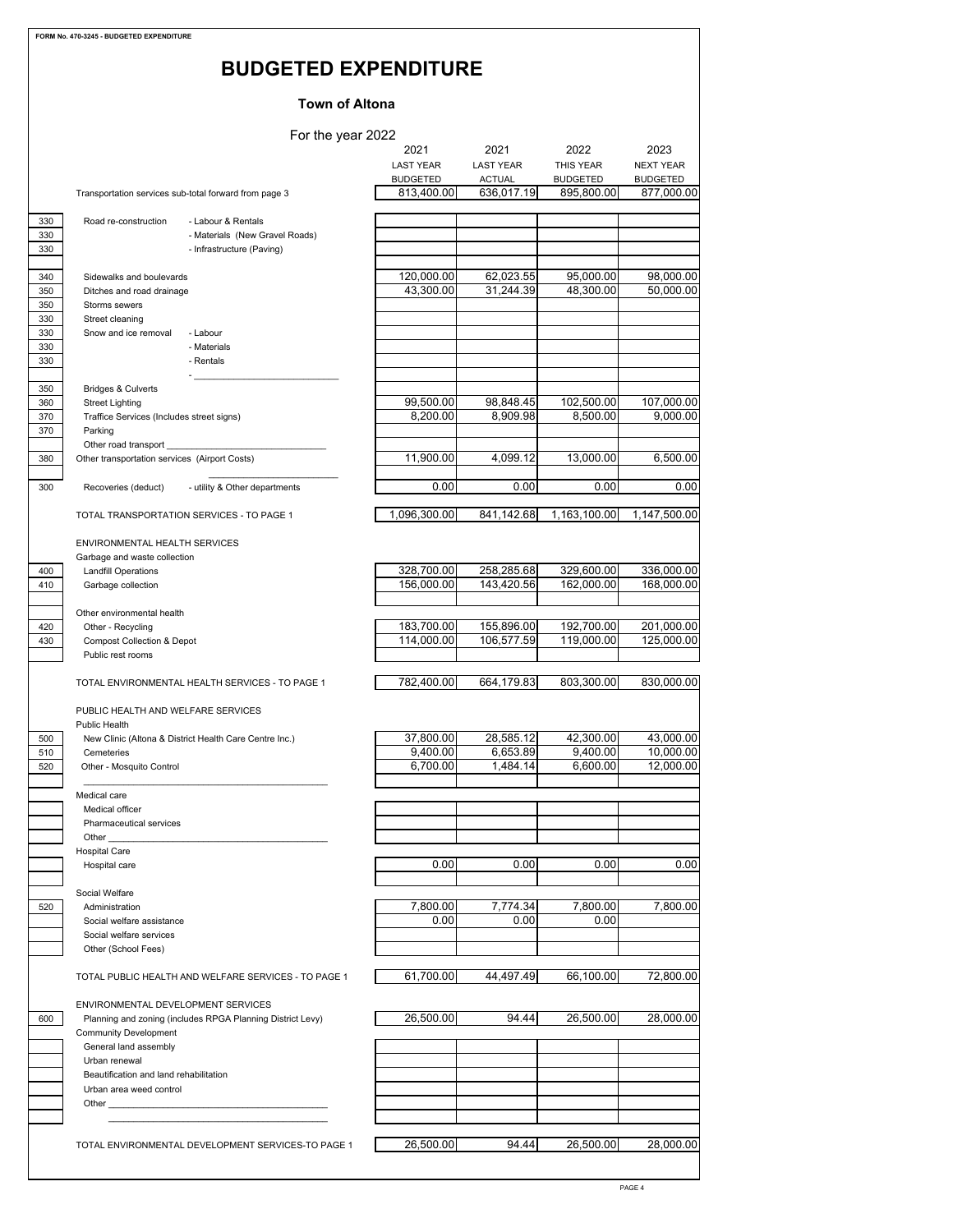# **BUDGETED EXPENDITURE**

#### **Town of Altona**

#### For the year 2022

| ECONOMIC DEVELOPMENT SERVICES                                   | 2021             | 2021             | 2022            | 2023             |
|-----------------------------------------------------------------|------------------|------------------|-----------------|------------------|
| <b>Natural Resources</b>                                        | <b>LAST YEAR</b> | <b>LAST YEAR</b> | THIS YEAR       | <b>NEXT YEAR</b> |
| Agriculture                                                     | <b>BUDGETED</b>  | <b>ACTUAL</b>    | <b>BUDGETED</b> | <b>BUDGETED</b>  |
| Destruction of pests                                            |                  |                  |                 |                  |
| Protective inspections                                          |                  |                  |                 |                  |
| Rural area weed control                                         |                  |                  |                 |                  |
| Drainage of land                                                |                  |                  |                 |                  |
| Veterinary services                                             |                  |                  |                 |                  |
| Water Resources and Conservation                                |                  |                  |                 |                  |
| Economic Development Office (Hwy Signs)                         | 14,100.00        | 7,861.89         | 17,920.00       | 12,000.00        |
| Economic Development Grants - ACDC & Other Tax Incentive Grants | 35,700.00        | 43.243.72        | 78,600.00       | 58,000.00        |
| Regional development (SEED)                                     | 112,000.00       | 112,000.00       | 112,000.00      | 114,000.00       |
| Tourism                                                         | 2,300.00         | 2,106.00         | 2,300.00        | 2,300.00         |
| Industrial development                                          |                  |                  |                 |                  |
| Other economic development                                      |                  |                  |                 |                  |
| Public receptions                                               |                  |                  |                 |                  |
|                                                                 |                  |                  |                 |                  |
|                                                                 |                  |                  |                 |                  |
| TOTAL ECONOMIC DEVELOPMENT SERVICES - TO PAGE 1                 | 164,100.00       | 165,211.61       | 210,820.00      | 186,300.00       |
| RECREATION AND CULTURAL SERVICES                                |                  |                  |                 |                  |
| Recreation Commission and administration                        | 239,505.00       | 204,705.45       | 236,905.00      | 245,000.00       |
| Events & Festivals                                              | 48,800.00        | 30,349.56        | 28,800.00       | 31,000.00        |
| <b>Recreation Programs</b>                                      | 40,000.00        | 13.509.15        | 40,000.00       | 45,000.00        |
| Swimming pools and beaches (Aquatic Centre)                     | 297,300.00       | 194,569.67       | 292.700.00      | 301,000.00       |
| <b>Golf Courses</b>                                             |                  |                  |                 |                  |
| Skating rinks and arenas (MEC)                                  | 453,625.00       | 397,951.39       | 470,325.00      | 485,000.00       |
| Community centres and halls (RPC)                               | 45,300.00        | 21,577.55        | 35,400.00       | 52,000.00        |
| Parks and playgrounds                                           | 230,350.00       | 232,278.72       | 205,800.00      | 201,000.00       |
|                                                                 | 55,400.00        | 41,519.49        | 55,700.00       | 57,000.00        |
| Gallery in the Park                                             |                  |                  | 21,000.00       |                  |
| Friends of the Gallery                                          | 17,000.00        | 19,511.96        |                 | 21,000.00        |
| Other recreational facilities - Access Field                    | 8,000.00         | 9,016.36         | 9,000.00        | 9,500.00         |
| Other recreational facilities - Skate Park                      | 500.00           | 561.12           | 500.00          | 600.00           |
| Other cultural facilities - Altona in Bloom / Memory Garden     | 9,375.00         | 14,894.85        | 10,475.00       | 11,000.00        |
| Libraries                                                       | 93,600.00        | 86,898.37        | 146,000.00      | 167,000.00       |
| Other cultural facilities                                       |                  |                  |                 |                  |
|                                                                 |                  |                  |                 |                  |
| TOTAL RECREATION AND CULTURAL SERVICES - TO PAGE 1              | 1,538,755.00     | 1,267,343.64     | 1,552,605.00    | 1,626,100.00     |
| <b>FISCAL SERVICES</b>                                          |                  |                  |                 |                  |
| _ - Page 7                                                      |                  |                  | 0.00            | 0.00             |
| L.U.D. of Page 7                                                |                  |                  |                 |                  |
| L.U.D. of<br>- Page 7                                           |                  |                  |                 |                  |
| L.U.D. of $\_$<br>- Page 7                                      |                  |                  |                 |                  |
| Transfer to capital - Page 13                                   | 4,363,150.00     | 3,785,806.59     | 2,872,600.00    | 1,221,782.00     |
| Transfer to utility - Page 6                                    |                  | 0.00             |                 |                  |
| Debenture debt charges - Page 11                                | 389,199.97       | 389,199.97       | 502,491.93      | 764,045.60       |
| Other Long-term debt charges - Page 11                          |                  |                  |                 |                  |
| Tax discount and short-term loan interest                       | 60.000.00        | 19,880.97        | 50,000.00       | 55,000.00        |
| Other debt charges                                              |                  |                  |                 |                  |
| Other fiscal services                                           |                  |                  |                 |                  |
| Tax Reserve Provision - Rebates & Assessment Appeals            |                  |                  |                 |                  |
| TOTAL FISCAL SERVICES - TO PAGE 1                               | 4,812,349.97     | 4,194,887.53     | 3,425,091.93    | 2,040,827.60     |
|                                                                 |                  |                  |                 |                  |
| TRANSFERS                                                       | 0.00             | 0.00             | 0.00            |                  |
| <b>General Reserve</b>                                          |                  |                  |                 |                  |
| <b>Specific Reserves:</b>                                       |                  |                  |                 |                  |
| - Machinery Replacement Reserve                                 | 100,000.00       | 576,000.00       | 155,000.00      | 191,000.00       |
| - Building / Capital                                            | 111,000.00       | 857,145.56       | 54,000.00       | 159,000.00       |
| - Capital Development                                           |                  |                  |                 |                  |
| - Fuel Tax Reserve                                              | 0.00             | 226,676.00       | 0.00            | 0.00             |
| TOTAL TRANSFERS - TO PAGE 1                                     | 211,000.00       | 1,659,821.56     | 209,000.00      | 350,000.00       |
|                                                                 |                  |                  |                 |                  |

900

 $814$ 

900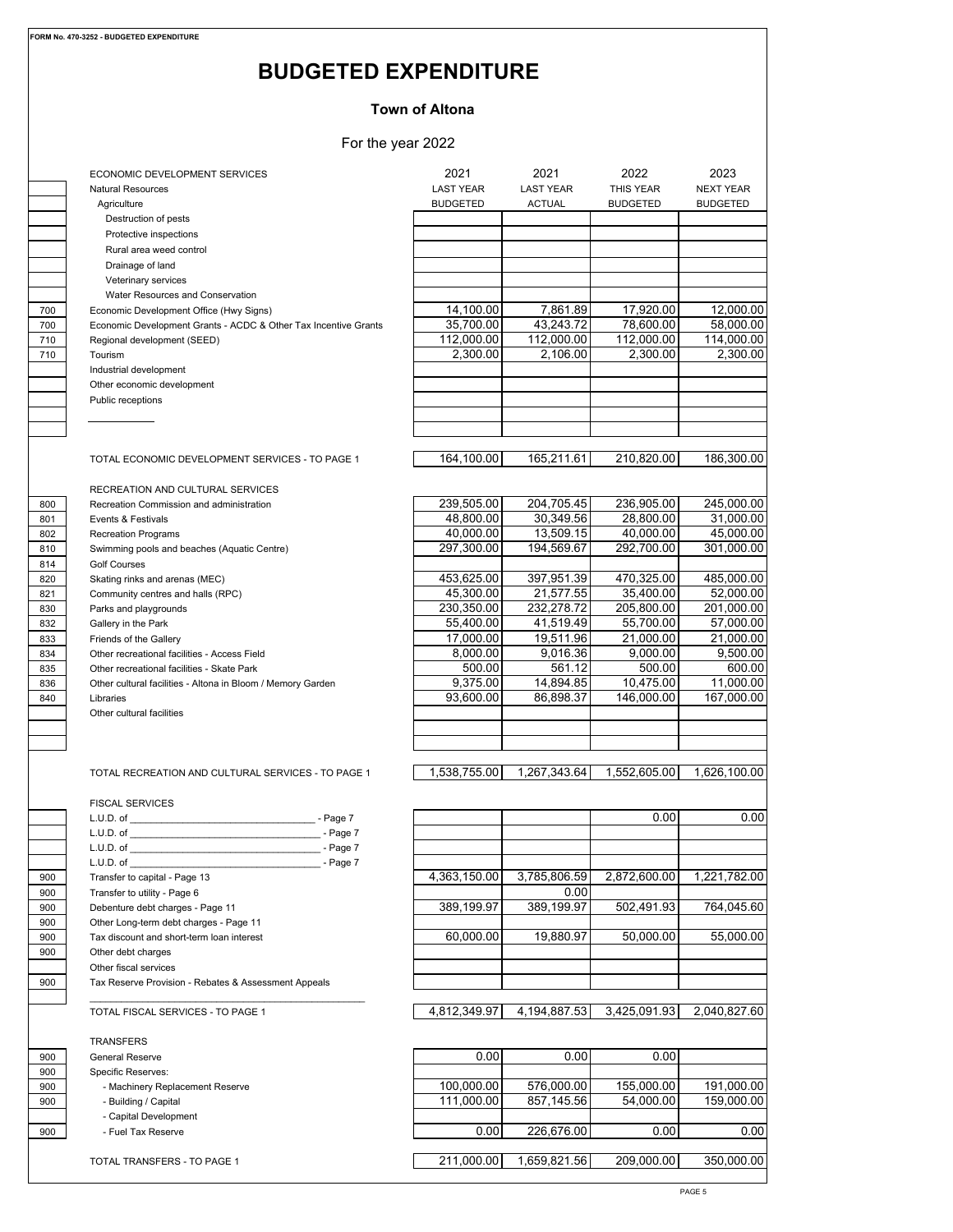# **ALTONA WATER & SEWER UTILITY OPERATING FUND BUDGETED REVENUE AND EXPENDITURE**

### **Town of Altona**

|     |                                                      | For the year 2022             |                  |                  |                 |                  |
|-----|------------------------------------------------------|-------------------------------|------------------|------------------|-----------------|------------------|
|     |                                                      |                               | 2021             | 2021             | 2022            | 2023             |
|     |                                                      | <b>REVENUE</b>                | <b>LAST YEAR</b> | <b>LAST YEAR</b> | THIS YEAR       | <b>NEXT YEAR</b> |
|     |                                                      |                               | <b>BUDGETED</b>  | <b>ACTUAL</b>    | <b>BUDGETED</b> | <b>BUDGETED</b>  |
|     |                                                      |                               |                  |                  |                 |                  |
| 300 | <b>WATER CONSUMER SALES</b>                          | - Residential                 | 1,830,000.00     | 1,829,627.42     | 1,896,000.00    | 1,952,000.00     |
|     |                                                      | - Commercial and Bulk         | 6,000.00         | 7,381.58         | 6,000.00        | 6,000.00         |
|     |                                                      | - Industrial                  |                  |                  |                 |                  |
|     |                                                      | - Federal and Provincial      |                  |                  |                 |                  |
|     |                                                      | - Municipal and Schools       |                  |                  |                 |                  |
| 310 | SEWER SERVICE CHARGES                                | - Residential                 | 1,006,000.00     | 993,276.25       | 1,017,000.00    | 1,047,000.00     |
|     |                                                      | - Commercial                  |                  |                  |                 |                  |
|     |                                                      | - Lagoon Septage Dumping Fees |                  |                  |                 |                  |
|     |                                                      |                               |                  |                  |                 |                  |
| 320 | Discounts, Refunds and Cancellations                 |                               |                  |                  |                 |                  |
|     |                                                      |                               |                  |                  |                 |                  |
|     | Net Consumer Revenue - Sub Total                     |                               | 2,842,000.00     | 2.830.285.25     | 2.919.000.00    | 3,005,000.00     |
|     |                                                      |                               |                  |                  |                 |                  |
| 330 | Penalties                                            |                               | 6,000.00         | 8,271.64         | 6,000.00        | 6,000.00         |
| 340 | <b>Hydrant Rentals</b>                               |                               | 29,400.00        | 29,400.00        | 29,550.00       | 29,550.00        |
| 350 | <b>Installation Service</b>                          |                               |                  |                  |                 |                  |
| 360 | Connection Revenue - Net                             |                               | 2,000.00         | 29,475.00        | 2,000.00        | 2,000.00         |
| 370 | <b>Provincial Grants</b>                             |                               | 36,000.00        | 11,389.70        | 20,000.00       |                  |
| 380 | Other Revenue                                        |                               | 12,000.00        | 18,857.85        | 12,000.00       | 12,000.00        |
|     |                                                      |                               | 0.00             |                  |                 |                  |
| 390 | Transfer from Revenue Fund - Page 5                  |                               |                  | 0.00             | 0.00            |                  |
| 396 | Transfer from Reserves - Utility - Page 13           |                               | 268,000.00       | 0.00             | 400,000.00      | 600,000.00       |
| 397 | Transfer from Accumulated Surplus - Utility          |                               |                  |                  |                 |                  |
|     |                                                      |                               |                  |                  |                 |                  |
|     |                                                      |                               |                  |                  |                 |                  |
|     | <b>TOTAL REVENUE</b>                                 |                               | 3.195.400.00     | 2.927.679.44     | 3.388.550.00    | 3,654,550.00     |
|     |                                                      |                               |                  |                  |                 |                  |
|     |                                                      |                               |                  |                  |                 |                  |
|     |                                                      | <b>EXPENDITURE</b>            | <b>LAST YEAR</b> | <b>LAST YEAR</b> | THIS YEAR       | <b>NEXT YEAR</b> |
|     |                                                      |                               |                  |                  |                 |                  |
|     |                                                      |                               | <b>BUDGETED</b>  | <b>ACTUAL</b>    | <b>BUDGETED</b> | <b>BUDGETED</b>  |
| 410 | <b>WATER SUPPLY</b>                                  |                               |                  |                  |                 |                  |
| 411 | Administration                                       |                               | 276,205.00       | 226,764.31       | 282,605.00      | 288,000.00       |
| 412 | Customer billings and collections                    |                               |                  |                  |                 |                  |
| 413 | Purification and treatment                           |                               |                  |                  |                 |                  |
| 414 | <b>Water Purchases</b>                               |                               | 1,177,000.00     | 1,176,475.56     | 1,220,000.00    | 1,245,000.00     |
| 415 | Service of supply                                    |                               | 130,700.00       | 116,702.93       | 132,800.00      | 135,000.00       |
| 416 | Transmission and distribution                        |                               | 78,500.00        | 61,129.14        | 79,800.00       | 82,000.00        |
|     |                                                      |                               |                  |                  |                 |                  |
| 417 | Other water supply costs                             |                               |                  |                  |                 |                  |
| 418 | Connections - Net loss                               |                               |                  |                  |                 |                  |
|     | <b>TOTAL</b>                                         |                               | 1,662,405.00     | 1,581,071.94     | 1,715,205.00    | 1,750,000.00     |
|     |                                                      |                               |                  |                  |                 |                  |
| 420 | SEWAGE COLLECTION AND DISPOSAL                       |                               |                  |                  |                 |                  |
| 421 | Administration                                       |                               |                  |                  |                 |                  |
| 422 | Sewage collection system                             |                               | 59,000.00        | 34,733.88        | 59,800.00       | 61,000.00        |
| 423 | Sewage lift station                                  |                               | 97,000.00        | 64,281.21        | 98,300.00       | 101.000.00       |
| 424 | Sewage treatment and disposal-Lagoon Operating Costs |                               | 321,700.00       | 247,881.92       | 364,500.00      | 330,000.00       |
| 425 | Other sewage collection and disposal costs           |                               |                  |                  |                 |                  |
|     |                                                      |                               |                  |                  |                 |                  |
| 426 | Connections - Net loss                               |                               |                  |                  |                 |                  |
|     | <b>TOTAL</b>                                         |                               | 477,700.00       | 346,897.01       | 522,600.00      | 492,000.00       |
|     |                                                      |                               |                  |                  |                 |                  |
| 430 | TRANSFER TO CAPITAL from Page 13                     |                               | 559,000.00       | 442,153.68       | 665,000.00      | 935,000.00       |
|     |                                                      |                               |                  |                  |                 |                  |
| 440 | TRANSFERS TO RESERVES                                |                               |                  |                  |                 |                  |
| 441 | Transfer to Network Renewal Reserve                  |                               | 0.00             | 0.00             | 0.00            | 0.00             |
| 442 |                                                      | B/L                           |                  |                  |                 |                  |
|     | <b>TOTAL</b>                                         |                               | 0.00             | 0.00             | 0.00            | 0.00             |
|     |                                                      |                               |                  |                  |                 |                  |
|     |                                                      |                               |                  |                  |                 |                  |
| 450 | DEBENTURE DEBT CHARGES from Page 12                  |                               | 420,720.48       | 420,720.48       | 420,720.48      | 420,720.48       |
|     |                                                      |                               |                  |                  |                 |                  |
| 460 | OTHER LONG-TERM DEBT CHARGES from Page 12            |                               |                  |                  |                 |                  |
|     |                                                      |                               |                  |                  |                 |                  |
| 470 | <b>TRANSFERS</b>                                     |                               |                  |                  |                 |                  |
| 471 | Deferrred Surplus re Deficit, 20 - Page 9            |                               |                  |                  |                 |                  |
| 472 | Deferred Surplus re By-Law Obligation                |                               |                  |                  |                 |                  |
| 473 | Transfer to General Reserve - Utility                |                               | 0.00             | 136,000.00       | 0.00            |                  |
|     |                                                      |                               |                  |                  |                 |                  |
|     | <b>TOTAL</b>                                         |                               | 0.00             | 136,000.00       | 0.00            | 0.00             |
|     |                                                      |                               |                  |                  |                 |                  |
|     | <b>TOTAL EXPENDITURE</b>                             |                               | 3,119,825.48     | 2,926,843.11     | 3,323,525.48    | 3,597,720.48     |
|     |                                                      |                               |                  |                  |                 |                  |
|     | NET OPERATING SURPLUS (DEFICIT)                      |                               | 75,574.52        | 836.33           | 65,024.52       | 56,829.52        |
|     |                                                      |                               |                  |                  |                 |                  |
|     |                                                      |                               |                  |                  |                 |                  |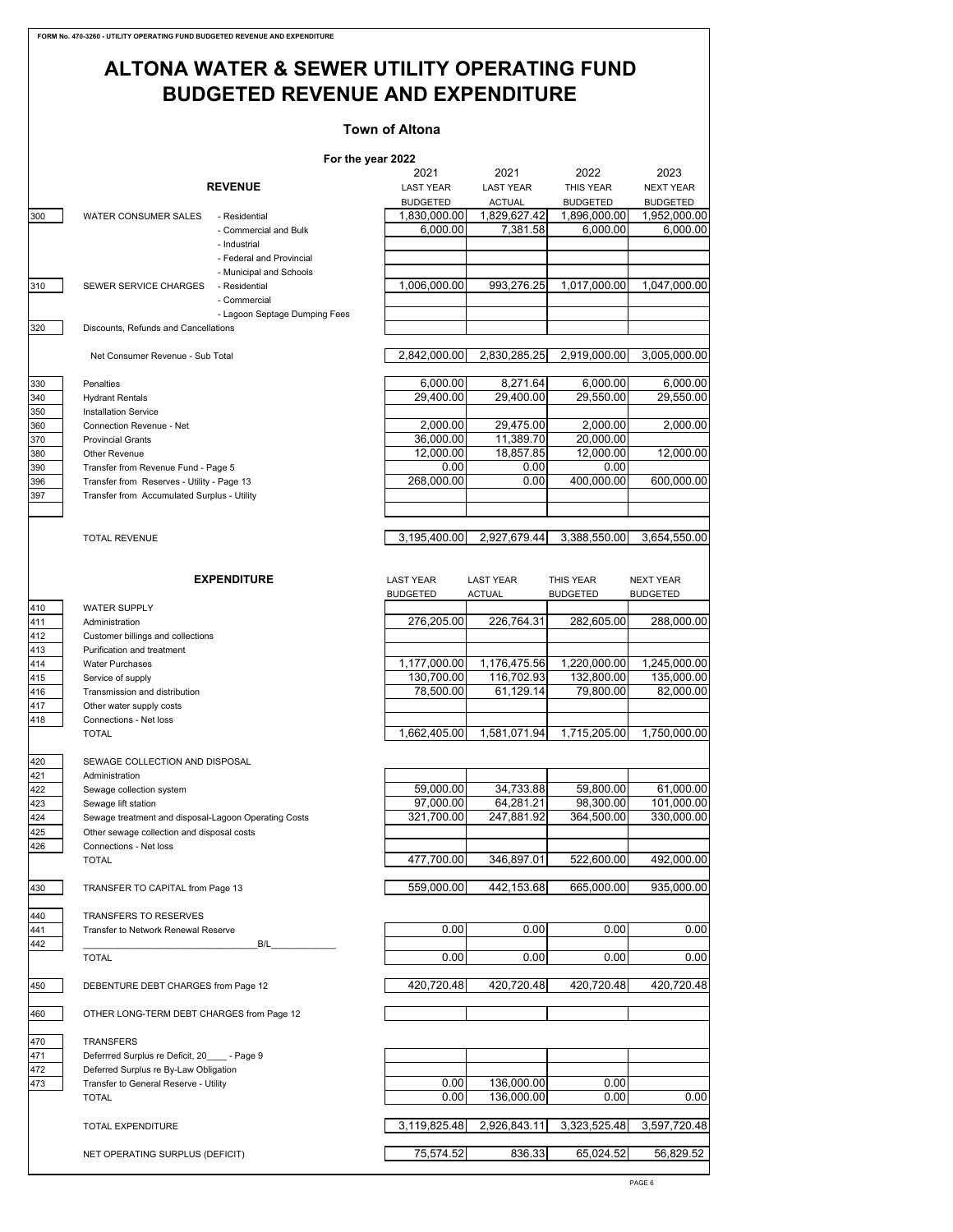|                                     |                            | <b>CALCULATION OF TAX LEVIES</b> |                        |                            |                           |                        |                           | Year 2022 |               | <b>Town of Altona</b>     |                       |                      |                           |
|-------------------------------------|----------------------------|----------------------------------|------------------------|----------------------------|---------------------------|------------------------|---------------------------|-----------|---------------|---------------------------|-----------------------|----------------------|---------------------------|
|                                     |                            | <b>Assessments</b>               |                        |                            |                           | <b>Expenditures</b>    |                           |           |               |                           | <b>Revenues</b>       |                      |                           |
|                                     | Taxable                    | <b>Otherwise Exempt</b>          | Grants                 | Total                      | <b>Basic</b>              | <b>Tax Assets</b>      | Total                     |           |               | <b>Taxation</b>           | <b>Grants in Lieu</b> | <b>Other Revenue</b> | Total                     |
| Foundation - Residential            |                            |                                  |                        |                            |                           |                        |                           | M/R       |               |                           |                       |                      |                           |
| Foundation - Other                  | 63,115,180                 |                                  | 1,533,910              | 64,649,090                 | 563,315.00                | $-27.48$               | 563,287.52                | M/R       | 8.713         | 549,922.56                | 13,364.96             |                      | 563,287.52                |
|                                     |                            |                                  |                        |                            |                           |                        |                           | M/R       |               |                           |                       |                      |                           |
| Special - Border Land School Div.   | 201,511,190                | 420,230                          | 3,214,540              | 205,145,960                | 2,761,695.00              | 185.02                 | 2,761,880.02              | M/R       | 13.463        | 2,712,945.15              | 43,277.31             | 5,657.56             | 2,761,880.02              |
| <b>Total Requisition</b>            |                            |                                  |                        |                            | 3,325,010.00              |                        |                           |           |               |                           |                       |                      |                           |
| <b>Debenture Debt Charges:</b>      |                            |                                  |                        |                            | Page 1                    |                        |                           |           |               |                           |                       |                      |                           |
|                                     |                            |                                  |                        |                            |                           |                        |                           | M/R       |               |                           |                       |                      |                           |
|                                     |                            |                                  |                        |                            |                           |                        |                           | Frt.      |               |                           |                       |                      |                           |
| 1597/2003 Millennium Plan (Loc Imp) | 213,968,110                | 26,207,060                       | 2,127,090              | 242,302,260                | 196,303.46                | 7,230.44               | 203,533.90                | M/R       | 0.840         | 201,747.14                | 1,786.76              |                      | 203,533.90                |
|                                     |                            |                                  |                        |                            |                           |                        |                           | Frt.      |               |                           |                       |                      |                           |
| 1719/2013 Road & Airport (at Large) | 214,881,040                |                                  | 3,214,540              | 218,095,580                | 33,905.01                 | 990.29                 | 34,895.30                 | M/R       | 0.160         | 34,380.97                 | 514.33                |                      | 34,895.30                 |
|                                     |                            |                                  |                        |                            |                           |                        |                           | Frt.      |               |                           |                       |                      |                           |
| 1788/2020 Roads & Other (Gas Tax)   | 214,881,040                |                                  | 3,214,540              | 218,095,580                | 158,991.50                |                        | 158,991.50                | M/R       |               |                           |                       | 158,991.50           | 158,991.50                |
|                                     |                            |                                  |                        |                            |                           |                        |                           | Parcel    |               |                           |                       |                      |                           |
| 1799/2021 Ind. Park Land (at Large) | 214,881,040                |                                  | 3,214,540              | 218,095,580                | 113,291.96                | 2,298.70               | 115,590.66                | M/R       | 0.530         | 113,886.95                | 1,703.71              |                      | 115,590.66                |
|                                     |                            |                                  |                        |                            |                           |                        |                           |           |               |                           |                       |                      |                           |
|                                     |                            |                                  |                        |                            |                           |                        |                           | M/R       |               |                           |                       |                      |                           |
|                                     |                            |                                  |                        |                            |                           |                        |                           | Frt.      |               |                           |                       |                      |                           |
|                                     |                            |                                  |                        |                            |                           |                        |                           |           |               |                           |                       |                      |                           |
|                                     |                            |                                  |                        |                            |                           |                        |                           | M/R       |               |                           |                       |                      |                           |
|                                     |                            |                                  |                        |                            |                           |                        |                           | Frt.      |               |                           |                       |                      |                           |
| Special Area Levies:                |                            |                                  |                        |                            |                           |                        |                           |           |               |                           |                       |                      |                           |
| Solid Waste Collection - 1789/2020  | 196,506,840                | 23,920,570                       | 2,050,620              | 222,478,030                | 368,895.00                |                        | 368,895.00                | M/R       |               | 360,315.00                | 8,580.00              |                      | 368,895.00                |
| Health Levy - 1571/2001             | 213,968,110                | 26,207,060                       | 2,127,090              | 242,302,260                | 42,300.00                 | 1,314.41               | 43,614.41                 | M/R       | 0.18          | 43,231.53                 | 382.88                |                      | 43,614.41                 |
| Protective Services - 1622/2005     | 213,968,110                | 26,207,060                       | 2,127,090              | 242,302,260                | 1,567,200.00              | 15,033.76              | 1,582,233.76              | M/R       | 6.53          | 1,568,343.86              | 13,889.90             |                      | 1,582,233.76              |
| Reserve - General                   | 214,881,040                |                                  | 3,214,540              | 218,095,580                |                           |                        |                           |           |               |                           |                       |                      |                           |
| Reserve - Machinery Replacement     | 214.881.040                |                                  | 3,214,540              | 218,095,580                | 155,000.00                | 2,028.82               | 157,028.82                |           | 0.72          | 154,714.35                | 2,314.47              |                      | 157,028.82                |
| Reserve - Building/Capital          | 214,881,040                |                                  | 3,214,540              | 218,095,580                | 54,000.00                 | 2,704.85               | 56,704.85                 |           | 0.26          | 55,869.07                 | 835.78                |                      | 56,704.85                 |
| Reserve - Capital Development       | 214,881,040                |                                  | 3,214,540              | 218,095,580                |                           |                        |                           |           |               |                           |                       |                      |                           |
|                                     |                            |                                  |                        |                            |                           |                        |                           |           |               |                           |                       |                      |                           |
| General Municipal:                  |                            |                                  |                        |                            |                           |                        |                           |           |               |                           |                       |                      |                           |
| Rural Area                          |                            |                                  |                        |                            |                           |                        |                           |           |               |                           |                       |                      |                           |
| Regional Development Corp.          | 214,881,040                |                                  | 3,214,540              | 218,095,580                | 112,000.00                | 1,409.70               | 113,409.70                |           | 0.52          | 111,738.14                | 1,671.56              |                      | 113,409.70                |
| <b>Development Corporation</b>      | 214,881,040<br>214,881,040 |                                  | 3,214,540<br>3,214,540 | 218,095,580<br>218,095,580 | 78,600.00<br>2,206,255.06 | 2,095.36<br>13,957.95  | 80,695.36<br>2,220,213.01 |           | 0.37<br>10.18 | 79,505.98<br>2,187,488.99 | 1,189.38<br>32,724.02 |                      | 80,695.36<br>2,220,213.01 |
| At Large<br><b>Business Tax</b>     | 7,941,500                  |                                  |                        | 7,941,500                  | 238,245.00                |                        | 238,245.00                |           | 3.00          | 238,245.00                |                       |                      | 238,245.00                |
| <b>Business Fees</b>                | 535                        |                                  |                        | 535                        | 535.00                    |                        | 535.00                    |           |               | 535.00                    |                       |                      | 535.00                    |
| Other Revenue                       |                            |                                  |                        |                            | 4,910,194.94              |                        | 4,910,194.94              |           |               |                           |                       | 4,910,194.94         | 4,910,194.94              |
| <b>Budgeted Deficit</b>             |                            |                                  |                        |                            |                           |                        |                           |           |               |                           |                       |                      |                           |
| <b>Total General Municipal</b>      |                            |                                  |                        |                            | 7,545,830.00              | $\overline{17,463.01}$ | 7,563,293.01              |           |               | 2,617,513.11              | 35,584.96             | 5,069,186.44         | 7,563,293.01              |
|                                     |                            |                                  |                        |                            |                           |                        |                           |           |               |                           |                       |                      |                           |
| Totals                              |                            |                                  |                        |                            | 13,560,726.93             | 49,221.82              | 13,609,948.75             |           |               | 8,412,869.69              | 122,235.06            | 5,074,844.00         | 13,609,948.75             |
|                                     |                            |                                  |                        |                            |                           | Page 1                 |                           |           |               | Page 1                    | Pages 1,9             | Page 2               |                           |

PAGE 8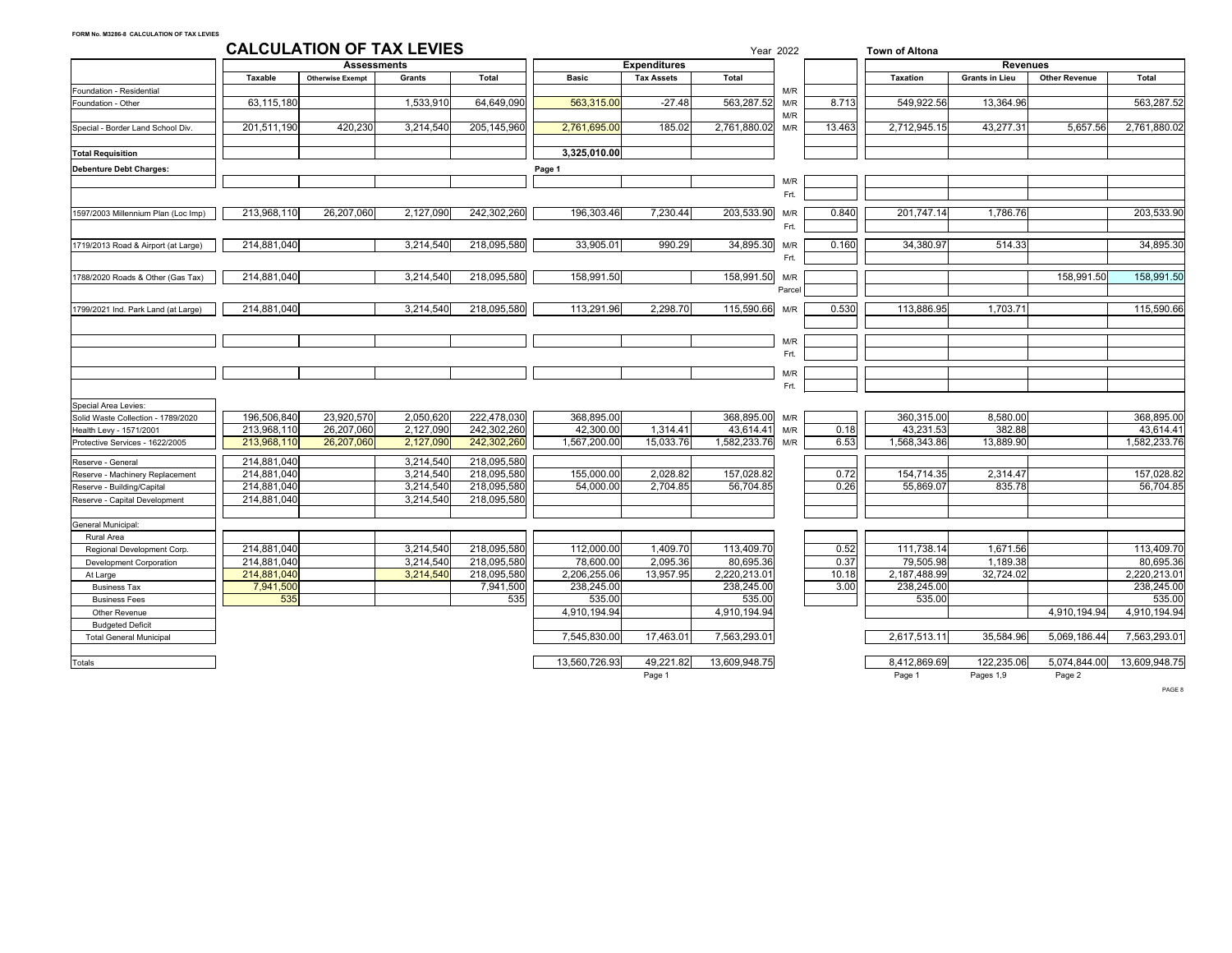| FORM No. 470-3294 - SUNDRY REVENUE AND EXPENDITURE ANALYSES       |                      |           |           |                                         |                                                  |            |
|-------------------------------------------------------------------|----------------------|-----------|-----------|-----------------------------------------|--------------------------------------------------|------------|
|                                                                   |                      |           |           | SUNDRY REVENUE AND EXPENDITURE ANALYSES |                                                  |            |
| Part 1 - Grants in Lieu of Taxes                                  |                      |           |           |                                         |                                                  |            |
|                                                                   | Assessment           |           |           |                                         |                                                  |            |
| Government or Agency                                              | Farm/Residential     | Other     | Mill Rate | Amount                                  | Frontage                                         | Total      |
| 35000 Highways Transportation                                     |                      | 97,440    | 42.466    | 4,137.89                                |                                                  | 4,137.89   |
|                                                                   |                      |           |           |                                         |                                                  |            |
| all M.H.R.C. (21 properties)                                      | 1,680,630            |           | 33.753    | 56,726.30                               | 8,385.00                                         | 65,111.30  |
|                                                                   |                      |           |           |                                         |                                                  |            |
| 200200 Manitoba Hydro                                             |                      | 38,870    | 42.466    | 1,650.65                                |                                                  | 1,650.65   |
|                                                                   |                      |           |           |                                         |                                                  |            |
| 2500 Canada Post                                                  |                      | 231,340   | 42.466    | 9,824.08                                | 195.00                                           | 10,019.08  |
|                                                                   |                      |           |           |                                         |                                                  |            |
| P200 Centra Gas                                                   |                      | 1,087,450 | 34.916    | 37,969.40                               |                                                  | 37,969.40  |
| 800 Centra Gas                                                    |                      | 46,700    | 42.466    | 1,983.16                                |                                                  | 1,983.16   |
| 900 Centra Gas                                                    |                      |           |           |                                         |                                                  |            |
|                                                                   |                      | 32,110    | 42.466    | 1,363.58                                |                                                  | 1,363.58   |
|                                                                   |                      |           |           |                                         |                                                  |            |
|                                                                   |                      |           |           |                                         |                                                  |            |
|                                                                   |                      |           |           |                                         |                                                  |            |
|                                                                   |                      |           |           |                                         |                                                  |            |
|                                                                   |                      |           |           |                                         |                                                  |            |
|                                                                   |                      |           |           |                                         |                                                  |            |
|                                                                   |                      |           |           |                                         |                                                  |            |
|                                                                   |                      |           |           |                                         |                                                  |            |
|                                                                   |                      |           |           |                                         |                                                  |            |
|                                                                   |                      |           |           |                                         |                                                  |            |
|                                                                   |                      |           |           |                                         |                                                  |            |
|                                                                   |                      |           |           |                                         |                                                  |            |
|                                                                   |                      |           |           |                                         |                                                  |            |
|                                                                   |                      |           |           |                                         |                                                  |            |
|                                                                   |                      |           |           |                                         |                                                  |            |
|                                                                   |                      |           |           |                                         |                                                  |            |
|                                                                   |                      |           |           |                                         |                                                  |            |
|                                                                   |                      |           |           |                                         |                                                  |            |
|                                                                   |                      |           |           |                                         |                                                  |            |
|                                                                   |                      |           |           |                                         |                                                  |            |
|                                                                   |                      |           |           |                                         |                                                  |            |
|                                                                   |                      |           |           |                                         |                                                  |            |
| Total to Pages 1, 8                                               | 1,680,630            | 1,533,910 |           |                                         | 8,580.00                                         | 122,235.06 |
|                                                                   |                      |           |           |                                         |                                                  |            |
| Part 2 - Conditional Grants                                       |                      |           |           |                                         |                                                  |            |
|                                                                   |                      |           |           |                                         |                                                  |            |
|                                                                   | Government or Agency |           |           | Amount                                  |                                                  | Purpose    |
| FEDERAL GOVERNMENT (General Government)                           |                      |           |           |                                         | 236,979.00 Fuel tax rebate grant                 |            |
| PROVINCIAL GOVERNMENT (Transportation Services)                   |                      |           |           |                                         | 3,000.00 Green Team Program - Public Works       |            |
| PROVINCIAL GOVERNMENT (Transportation Services)                   |                      |           |           |                                         | 18,000.00 Dutch Elm Disease - tree removal costs |            |
| PROVINCIAL GOVERNMENT (Transportation Services)                   |                      |           |           |                                         | 2,500.00 West Nile Virus Program                 |            |
| PROVINCIAL GOVERNMENT (Recreation Services)                       |                      |           |           |                                         | 3,200.00 Canada Day Grant                        |            |
| PROVINCIAL GOVERNMENT (Recreation Services)                       |                      |           |           |                                         | 3,000.00 Green Team Program - Parks              |            |
| PROVINCIAL GOVERNMENT (Recreation Services)                       |                      |           |           |                                         | 9,000.00 Sector Support Program for MEC          |            |
| <b>LOCAL GOVERNMENT (Recreation Services)</b>                     |                      |           |           |                                         | 52,400.00 R.M. of Rhineland - Arena Grant        |            |
| LOCAL GOVERNMENT (General Government)                             |                      |           |           |                                         | 30,000.00 Rhineland Fringe Area - Tax Sharing    |            |
| <b>OTHER ORGANIZATIONS (General Government)</b>                   |                      |           |           |                                         |                                                  |            |
|                                                                   |                      |           |           | 358,079.00                              |                                                  |            |
| Total to Page 2                                                   |                      |           |           |                                         |                                                  |            |
|                                                                   |                      |           |           |                                         |                                                  |            |
| Part 3 - Transfers to Deferred Surplus - General Operating Fund   |                      |           |           |                                         |                                                  |            |
| Purpose                                                           | Year                 | Term      |           | Authority                               |                                                  | Amount     |
|                                                                   |                      |           |           |                                         |                                                  |            |
|                                                                   |                      |           |           |                                         |                                                  |            |
|                                                                   |                      |           |           |                                         |                                                  |            |
|                                                                   |                      |           |           |                                         |                                                  |            |
| Total to Page 1                                                   |                      |           |           |                                         |                                                  |            |
|                                                                   |                      |           |           |                                         |                                                  |            |
|                                                                   |                      |           |           |                                         |                                                  |            |
| Part 4 - Deferred Surplus Appropriations - Utility Operating Fund |                      |           |           |                                         |                                                  |            |
| Purpose                                                           | Year                 | Term      |           | Authority                               |                                                  | Amount     |
|                                                                   |                      |           |           |                                         |                                                  |            |
|                                                                   |                      |           |           |                                         |                                                  |            |
| Total to Page 6                                                   |                      |           |           |                                         |                                                  |            |
|                                                                   |                      |           |           |                                         |                                                  |            |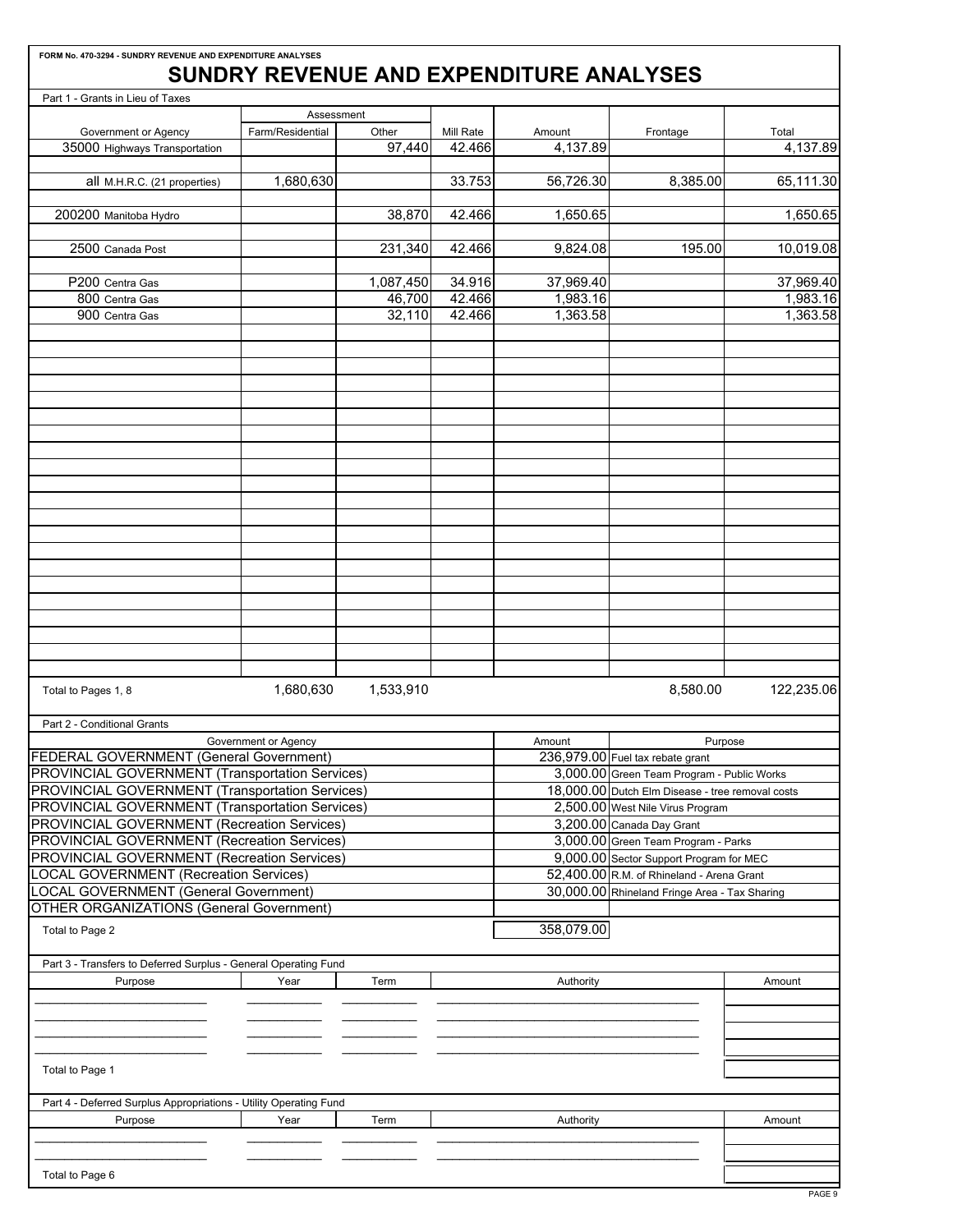### **TOWN OF ALTONA - 2022**

#### **GENERAL OPERATING FUND - DEBENTURE DEBT CHARGES**

| Purpose<br><b>Millennium Plan</b><br>Roads + Airport Runway  | By-law No.<br>1597/2003 | Maturity<br>2023 | Balance          | Principal  | Balance      | Interest  | Payment     | Frontage  | (Parcel Rate) | Requirement | be Levied |
|--------------------------------------------------------------|-------------------------|------------------|------------------|------------|--------------|-----------|-------------|-----------|---------------|-------------|-----------|
|                                                              |                         |                  |                  |            |              |           |             |           |               |             |           |
|                                                              |                         |                  | 355,535.95       | 171.860.38 | 183,675.57   | 24,443.08 | 196,303.46  |           |               | 196,303.46  | LID No. 1 |
|                                                              |                         |                  |                  |            |              |           |             |           |               |             |           |
|                                                              | 1719/2013               | 2023             | 63,948.06        | 31,347.09  | 32,600.97    | 2,557.92  | 33,905.01   |           |               | 33,905.01   | At Large  |
| Roads & Other Infrastructure                                 | 1788/2020               | 2025             | 605,396.50       | 146,883.57 | 458,512.93   | 12,107.93 | 158,991.50  |           | 158,991.50    | 0.00        | Gas Tax   |
|                                                              |                         |                  |                  |            |              |           |             |           |               |             |           |
| Industrial Park Land Purchase                                | 1799/2021               | 2041             | 1,600,000.00     | 56,171.96  | 1,543,828.04 | 57,120.00 | 113,291.96  |           |               | 113,291.96  | At Large  |
|                                                              |                         |                  |                  |            |              |           |             |           |               |             |           |
|                                                              |                         |                  |                  |            |              |           |             |           |               |             |           |
|                                                              |                         |                  |                  |            |              |           |             |           |               |             |           |
|                                                              |                         |                  |                  |            |              |           |             |           |               |             |           |
|                                                              |                         |                  |                  |            |              |           |             |           |               |             |           |
|                                                              |                         |                  |                  |            |              |           |             |           |               |             |           |
|                                                              |                         |                  |                  |            |              |           |             |           |               |             |           |
|                                                              |                         |                  |                  |            |              |           |             |           |               |             |           |
|                                                              |                         |                  |                  |            |              |           |             |           |               |             |           |
|                                                              |                         |                  |                  |            |              |           |             |           |               |             |           |
|                                                              |                         |                  |                  |            |              |           |             |           |               |             |           |
|                                                              |                         |                  |                  |            |              |           |             |           |               |             |           |
|                                                              |                         |                  |                  |            |              |           |             |           |               |             |           |
|                                                              |                         |                  | 2,624,880.51     | 406,263.00 | 2,218,617.51 | 96,228.93 | 502,491.93  | 0.00      | 158,991.50    | 343,500.43  |           |
| Part 2 - Summary (by area) - to be carried forward to page 8 |                         |                  |                  |            |              |           |             |           |               |             |           |
|                                                              | Taxable                 |                  | Otherwise Exempt | Grant      | Total        |           | Total       | Raised by | Raised by     | Raised by   |           |
| Area to be Levied                                            | Assessment              |                  | Assessment       | Assessment | Assessment   |           | Requirement | Frontage  | Other Revenue | Mill Rate   |           |
| LID No. 1                                                    | 213,968,110             |                  | 26,207,060       | 2,127,090  | 242,302,260  |           | 196,303.46  | 0.00      | 0.00          | 196,303.46  |           |
| At Large                                                     | 214,881,040             |                  | $\mathbf 0$      | 3,214,540  | 218,095,580  |           | 33,905.01   | 0.00      | 0.00          | 33,905.01   |           |
| Paid by Gas Tax                                              | 214,881,040             |                  | $\mathbf 0$      | 3,214,540  | 218,095,580  |           | 158,991.50  |           | 158,991.50    |             |           |
| At Large                                                     | 214,881,040             |                  | $\Omega$         | 3,214,540  | 218,095,580  |           | 113,291.96  | 0.00      | 0.00          | 113,291.96  |           |

PAGE 11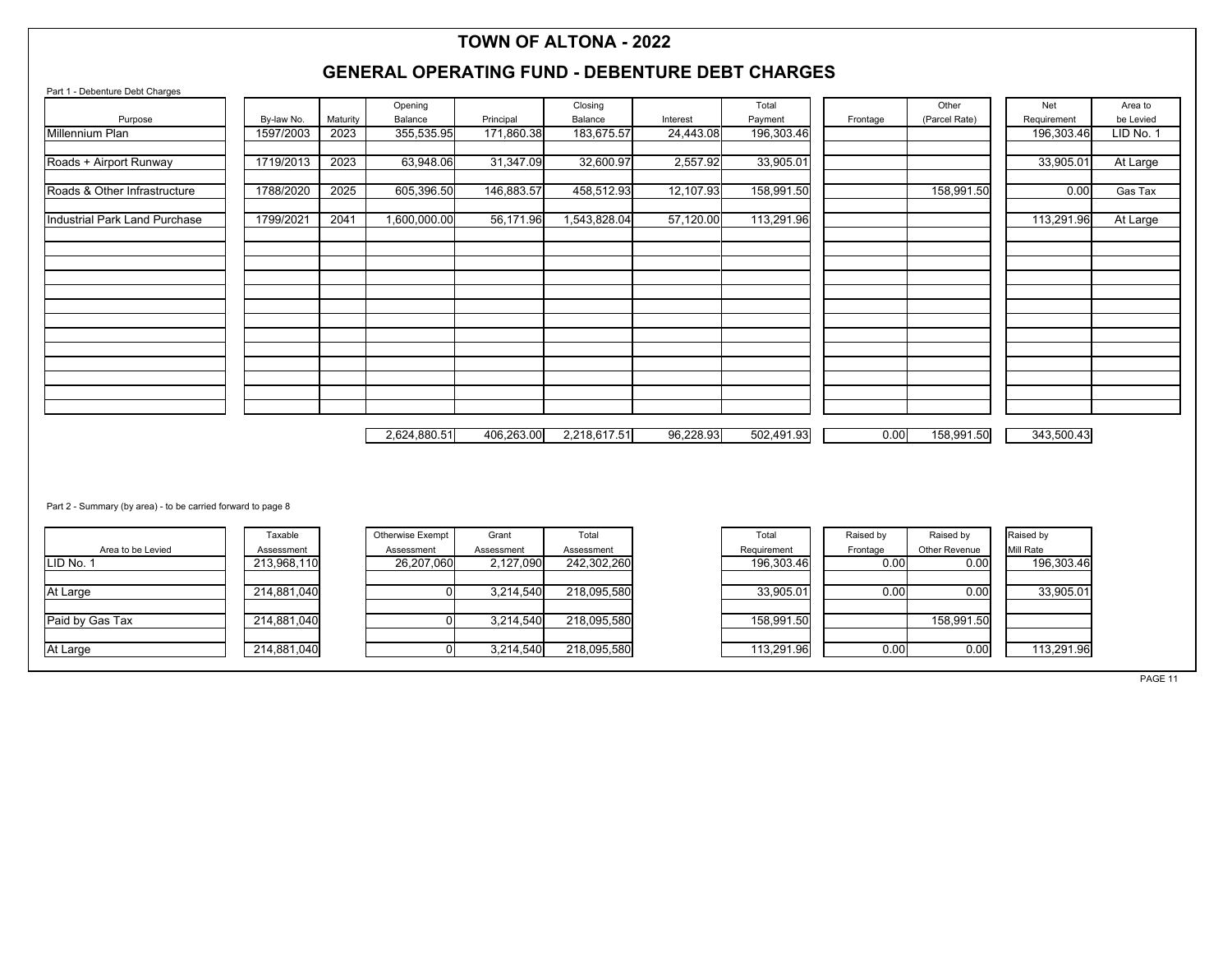## **TOWN OF ALTONA - 2022 UTILITY OPERATING FUND - DEBENTURE DEBT CHARGES**

| Part 1 - Debenture Debt Charges |            |          |              |            |              |            |            |          |            |             |                           |
|---------------------------------|------------|----------|--------------|------------|--------------|------------|------------|----------|------------|-------------|---------------------------|
|                                 |            |          | Opening      |            | Closing      |            | Total      |          |            | Net         | Area to                   |
| Purpose                         | By-law No. | Maturity | Balance      | Principal  | Balance      | Interest   | Payment    | Frontage | Other      | Requirement | be Levied                 |
| Lagoon                          | 1677/2009  | 2024     | 342,137.51   | 108,460.83 | 233,676.68   | 14,497.05  | 122,957.88 |          | 122,957.88 |             | 122,957.88 Utility System |
| Lagoon Expansion 2015           | 1745/2015  | 2035     | 1,086,680.90 | 59,652.65  | 1,027,028.25 | 42,815.23  | 102,467.88 |          | 102,467.88 |             | 102,467.88 Utility System |
| Lagoon Expansion 2016           | 1755/2016  | 2036     | 896,549.06   | 45,444.14  | 851,104.92   | 34,068.86  | 79,513.00  |          | 79,513.00  |             | 79,513.00 Utility System  |
| Lagoon Expansion 2017           | 1761/2017  | 2032     | 1,022,005.01 | 76,332.33  | 945,672.68   | 39,449.39  | 115,781.72 |          | 115,781.72 |             | 115,781.72 Utility System |
|                                 |            |          |              |            |              |            |            |          |            |             |                           |
|                                 |            |          |              |            |              |            |            |          |            |             |                           |
|                                 |            |          |              |            |              |            |            |          |            |             |                           |
|                                 |            |          |              |            |              |            |            |          |            |             |                           |
|                                 |            |          |              |            |              |            |            |          |            |             |                           |
|                                 |            |          |              |            |              |            |            |          |            |             |                           |
|                                 |            |          |              |            |              |            |            |          |            |             |                           |
|                                 |            |          |              |            |              |            |            |          |            |             |                           |
|                                 |            |          | 3,347,372.48 | 289,889.95 | 3,057,482.53 | 130,830.53 | 420,720.48 | 0.00     | 420,720.48 | 420,720.48  |                           |
|                                 |            |          |              |            |              |            |            |          |            |             |                           |

Part 2 - Summary (by area) - to be carried forward to page 8

| Taxable    | Otherwise Exempt | Grant      | Total      |           | Total       | Raised by | Raised by     | Raised by |
|------------|------------------|------------|------------|-----------|-------------|-----------|---------------|-----------|
| Assessment | Assessment       | Assessment | Assessment |           | Requirement | Frontage  | Other Revenue | Mill Rate |
|            |                  |            |            |           | 420,720.48  |           | 420,720.48    |           |
|            |                  |            |            |           |             |           |               |           |
|            |                  |            |            |           |             |           |               |           |
|            |                  |            |            |           |             |           |               |           |
|            |                  |            |            |           |             |           |               |           |
|            |                  |            |            |           |             |           |               |           |
|            |                  |            |            |           |             |           |               |           |
|            | 214,881,040      |            |            | 3,214,540 | 218,095,580 |           |               |           |

PAGE 12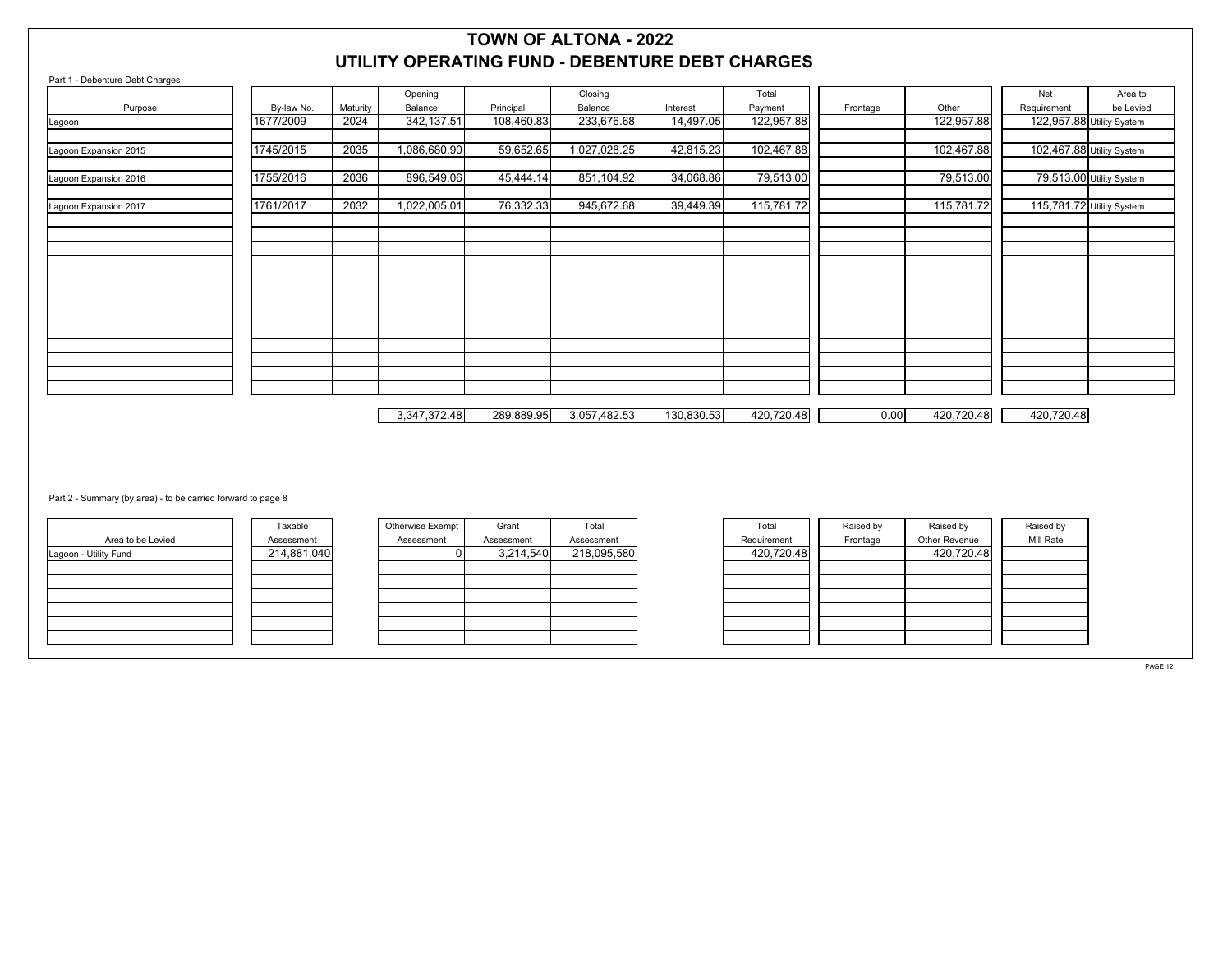#### **CAPITAL BUDGET**

 **For the Year 2022**

#### **Part 1 - CAPITAL EXPENDITURES**

| Particulars of Expenditure                          | <b>Estimated Total Cost</b> | Borne by General Fund    | Borne by Utility Fund | Borne by Reserves | <b>Borne by Debentures</b> |
|-----------------------------------------------------|-----------------------------|--------------------------|-----------------------|-------------------|----------------------------|
| Administration office equipment                     | 20.000.00                   | 20,000.00                |                       |                   |                            |
| Civic Centre improvements                           | 59.500.00                   | 22.700.00                |                       | 36,800.00         |                            |
| Police equipment includes Truck & Misc Equip.       | 94.000.00                   | 44.000.00                |                       | 50,000.00         |                            |
| Police accommodations improvements                  | 20.000.00                   | 5.000.00                 |                       | 15,000.00         |                            |
| Fire equipment & Truck Chassis / deposit            | 178,000.00                  | 89.000.00                |                       | 89.000.00         |                            |
| Fire hall improvements                              | 21.000.00                   | 10.500.00                |                       | 10.500.00         |                            |
| <b>Street lighting</b>                              | 30.000.00                   | 0.00                     |                       | 30,000.00         |                            |
| Road Reconstruction & Other Infrastructure          | 893,000.00                  | 81.000.00                |                       | 812,000.00        |                            |
| Downtown Drainage Project-carry/fwd from 2021       | 119,000.00                  | 19.000.00                |                       | 100.000.00        |                            |
| Transportation equipment including Sweeper          | 287.000.00                  | 87.000.00                |                       | 200.000.00        |                            |
| Landfill Equipment                                  | 25.000.00                   | 13,250.00                |                       | 11.750.00         |                            |
| Landfill Soapstock project                          | 200.000.00                  | 106.000.00               |                       | 94.000.00         |                            |
| Cemetery upgrades                                   | 20,000.00                   | 0.00                     |                       | 20,000.00         |                            |
| Industrial Park Phase 1 Construction                | 3.000.000.00                | 0.00                     |                       |                   | 3.000.000.00               |
| Recreation equipment                                | 7.000.00                    | 7.000.00                 |                       |                   |                            |
| Library improvements - relocation                   | 356.000.00                  | 269.900.00               |                       | 86,100.00         |                            |
| MEC & RPC equipment                                 | 97.000.00                   | 42.000.00                |                       | 55,000.00         |                            |
| MEC & RPC improvements                              | 35,000.00                   | 15,000.00                |                       | 20,000.00         |                            |
| Parks equipment                                     | 5.000.00                    | 5.000.00                 |                       |                   |                            |
| Parks site & building improvements                  | 129,000.00                  | 129,000.00               |                       |                   |                            |
| Community Garden Project                            | 79,400.00                   | 0.00                     |                       | 79,400.00         |                            |
| Gallery in the Park (incl.FOTG & Capital Acquistion | 149.200.00                  | 15,000.00                |                       | 134,200.00        |                            |
| <b>Access Field Project</b>                         | 48.500.00                   | 0.00                     |                       | 48.500.00         |                            |
|                                                     |                             |                          |                       |                   |                            |
| Water & Sewer improvements                          | 265,000.00                  |                          | 265,000.00            |                   |                            |
| <b>Utility Shop</b>                                 | 400.000.00                  |                          | 400.000.00            |                   |                            |
|                                                     |                             |                          |                       |                   |                            |
|                                                     |                             |                          |                       |                   |                            |
|                                                     |                             |                          |                       |                   |                            |
|                                                     |                             |                          |                       |                   |                            |
| <b>TOTAL</b>                                        | 6.537.600.00                |                          |                       | 1.892.250.00      |                            |
|                                                     | TOTAL to Page 5, A/C 9320   | 980.350.00               |                       |                   |                            |
|                                                     |                             | TOTAL to Page 6, A/C 430 | 665.000.00            |                   |                            |
|                                                     |                             |                          | TOTAL to Part 2       | 1.892.250.00      |                            |
|                                                     |                             |                          |                       | TOTAL to Part 3   | 3.000.000.00               |
|                                                     |                             |                          |                       |                   |                            |

#### **PART 2 - RESERVE WITHDRAWALS**

| SPECIFIC PURPOSE RESERVES                                               | General Fund Transfers |                   | <b>Utility Fund Transfers</b> |                   | January 1, 2022 |
|-------------------------------------------------------------------------|------------------------|-------------------|-------------------------------|-------------------|-----------------|
| Reserve Name and By-Law No.                                             | To Operating           | <b>To Capital</b> | To Operating                  | <b>To Capital</b> | Cash Resources  |
| <b>Equipment Reserve</b>                                                | 405,750.00             |                   |                               |                   | \$1,030,885.76  |
| <b>Fuel Tax Reserve</b>                                                 | 612.000.00             |                   |                               |                   | \$226,857.89    |
| <b>Building &amp; Site Reserves</b>                                     | 854,500.00             |                   |                               |                   | \$2,264,169.00  |
| Cemetery Reserve - Improvements                                         | 20,000.00              |                   |                               |                   | \$78,897.85     |
| Economic Development Reserve                                            | 0.00                   |                   |                               |                   | \$78,959.65     |
| Parks Bulding & Site Reserve-MEC Treeline c/fwd                         | 10,850.00              |                   |                               |                   | \$541,124.79    |
| Solid Waste Reserve (Composting program shortfal                        | 42.000.00              |                   |                               |                   | \$156,383.18    |
| Utility General Reserve                                                 |                        |                   | 400.000.00                    |                   | \$1,121,135.94  |
| Utility Network Renewal Reserve                                         |                        |                   |                               |                   | \$500,328.85    |
| GENERAL RESERVE BY-LAW NO<br>Purpose for withdrawal                     |                        |                   |                               |                   |                 |
|                                                                         |                        |                   |                               |                   | \$583.545.88    |
|                                                                         |                        |                   |                               |                   |                 |
|                                                                         |                        |                   |                               |                   |                 |
|                                                                         |                        |                   |                               |                   |                 |
|                                                                         |                        |                   |                               |                   |                 |
|                                                                         |                        |                   |                               |                   |                 |
| TOTAL to Page 2                                                         | 1.945.100.00           |                   |                               |                   |                 |
|                                                                         | TOTAL to Part 1        | 0.00              |                               |                   |                 |
|                                                                         |                        | TOTAL to Page 6   | 400.000.00                    |                   |                 |
|                                                                         |                        |                   | TOTAL to Part 1               | 0.00              |                 |
| NOTE: Current vear's General Reserve Interest Earnings in the amount of |                        |                   |                               |                   |                 |
| Transferred to General Fund Page 2. Returns from Investments.           |                        |                   |                               |                   |                 |
|                                                                         |                        |                   |                               |                   |                 |

#### **PART 3 - DEBENTURE FINANCING (Subject to Municipal Board Authorization)**

|                                     |                        | <b>TEMPORARY FINANCING</b> |              | <b>REPAYMENT</b>      |          |
|-------------------------------------|------------------------|----------------------------|--------------|-----------------------|----------|
| Proposal                            | Bank Loan              | Revenue Loan               | Reserve Loan | Amount                | Term     |
| Industrial Park Phase 1 Development | 3,000,000.00           |                            |              | 261,553.67            | 20 Years |
|                                     |                        |                            |              |                       |          |
|                                     |                        |                            |              |                       |          |
| TOTAL to Part 1                     |                        |                            |              | 261,553.67            |          |
| Adopted by resolution of Council    |                        |                            |              | DEPARTMENTAL USE ONLY |          |
| April 12, 2022                      | (Authorized Signature) |                            |              |                       |          |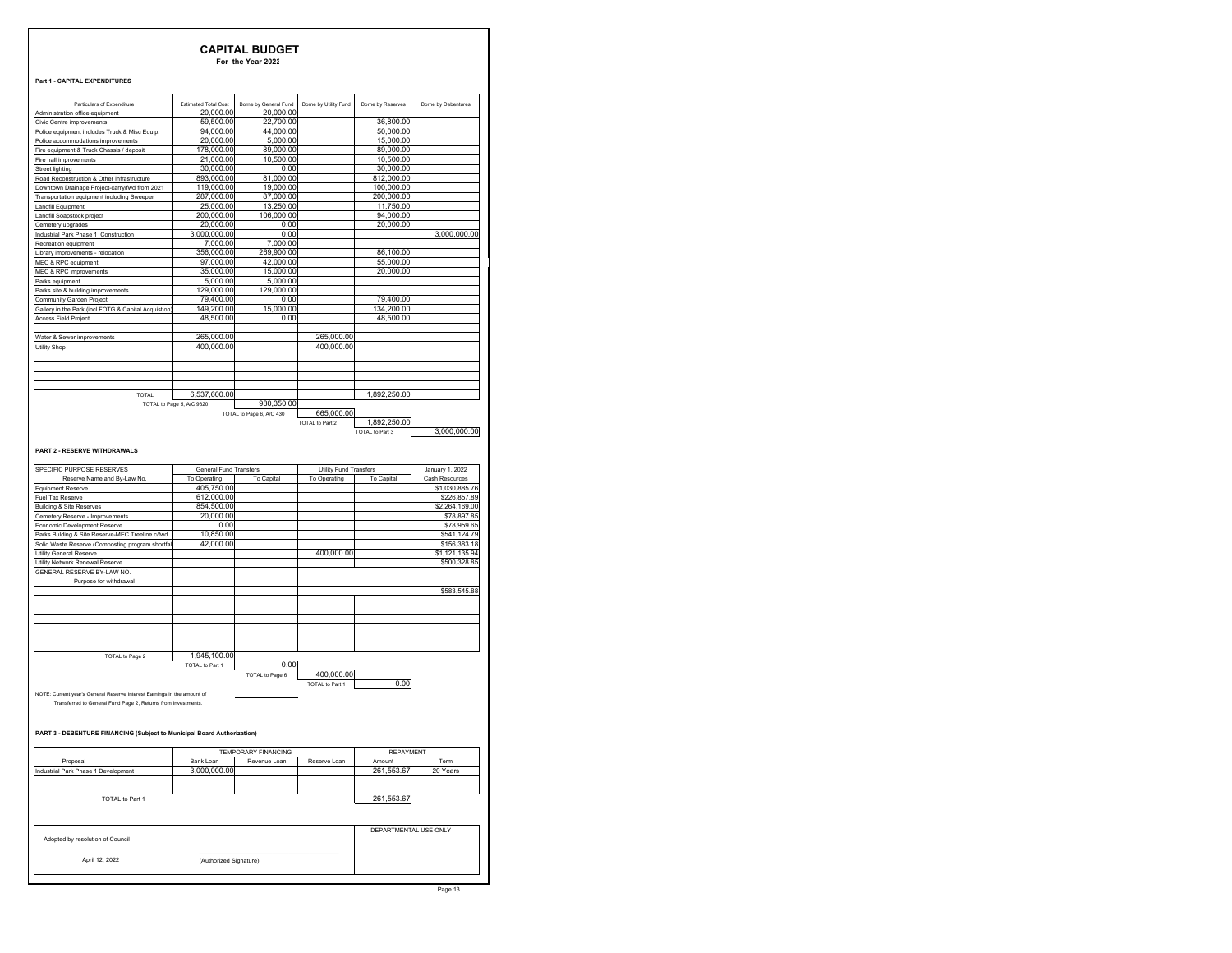### **FIVE YEAR CAPITAL EXPENDITURE PROGRAM**

 **Town of Altona**

|                                                 |              |              | CAPITAL EXPENDITURE (Mark Priority 1, 2, 3, etc.) |              |              |              |              | SOURCE OF FUNDS           |                 |              |
|-------------------------------------------------|--------------|--------------|---------------------------------------------------|--------------|--------------|--------------|--------------|---------------------------|-----------------|--------------|
| <b>PURPOSE</b>                                  | 2023         | 2024         | 2025                                              | 2026         | 2027         | Total        | Operating    | Reserves                  | Debenture Sales | Other        |
| <b>Office equipment</b>                         | 9.000.00     | 4.000.00     | 4.000.00                                          | 29,000.00    | 4.000.00     | 50.000.00    | 0.00         | 50.000.00                 |                 |              |
| Civic Centre improvements                       | 45,000.00    | 22,000.00    | 45,000.00                                         | 45,000.00    | 50,000.00    | 207,000.00   | 57.000.00    | 150,000.00                |                 |              |
| Police equipment & accommodations               | 32,000.00    | 96,000.00    | 35,000.00                                         | 7.000.00     | 85,000.00    | 255,000.00   | 183,000.00   | 72,000.00                 |                 |              |
| Fire equipment & Fire hall                      | 33,000.00    | 83,000.00    | 173,000.00                                        | 358,000.00   | 38,000.00    | 685,000.00   | 0.00         | 342,500.00                |                 | 342,500      |
| <b>Street lights</b>                            | 5,000.00     | 5,000.00     | 5,000.00                                          | 5,000.00     | 5,000.00     | 25,000.00    | 25,000.00    | 0.00                      |                 |              |
| Street overlays, repairs & other infrastructure | 363,282.00   | 348,282.00   | 1,225,282.00                                      | 254,282.00   | 254,282.00   | 2,445,410.00 | 40,000.00    | 495,000.00                | 1,137,000.00    | 773,410      |
| Road construction                               | 0.00         | 0.00         | 0.00                                              | 0.00         | 0.00         | 0.00         | 0.00         |                           |                 |              |
| Public works yard & building                    | 0.00         | 0.00         | 0.00                                              | 0.00         | 0.00         | 0.00         | 0.00         |                           |                 |              |
| Storm sewer / drainage upgrades                 |              |              |                                                   |              |              | 0.00         | 0.00         |                           |                 |              |
| Public works equipment                          | 125,000.00   | 150,000.00   | 260,000.00                                        | 160.000.00   | 135,000.00   | 830,000.00   | 675,000.00   | 155,000.00                |                 |              |
| Landfill equipment                              | 0.00         | 0.00         | 75,000.00                                         | 100,000.00   | 40,000.00    | 215,000.00   | 35,250.00    | 65,800.00                 |                 | 113,950      |
| Landfill improvements                           | 250,000.00   | 0.00         | 0.00                                              | 0.00         | 0.00         | 250,000.00   | 0.00         | 117,500.00                |                 | 132.500      |
| Cemetery improvements                           | 100.000.00   | 0.00         | 0.00                                              | 0.00         | 0.00         | 100.000.00   | 50.000.00    | 50,000.00                 |                 |              |
| Industrial Park Expansion                       | 0.00         | 0.00         | 0.00                                              | 0.00         | 0.00         | 0.00         | 0.00         | 0.00                      |                 |              |
| Recreation equipment                            | 7,000.00     | 7,500.00     | 7,500.00                                          | 10.000.00    | 10.000.00    | 42,000.00    | 42.000.00    | 0.00                      |                 |              |
| MEC & RPC equipment                             | 144,500.00   | 21,500.00    | 23,500.00                                         | 23,500.00    | 25,000.00    | 238,000.00   | 138,000.00   | 100,000.00                |                 |              |
| <b>MEC &amp; RPC improvements</b>               | 48,000.00    | 25,000.00    | 103,000.00                                        | 35,000.00    | 166,500.00   | 377,500.00   | 228,000.00   | 149,500.00                |                 |              |
| Parks improvements                              | 60,000.00    | 85,000.00    | 45,000.00                                         | 80,000.00    | 105,000.00   | 375,000.00   | 363,000.00   | 12,000.00                 |                 |              |
| Water & Sewer Utility improvements & equipment  | 935,000.00   | 335,000.00   | 295,000.00                                        | 500.000.00   | 120.000.00   | 2,185,000.00 | 1,185,000.00 | 1,000,000.00              |                 |              |
|                                                 |              |              |                                                   |              |              |              |              |                           |                 |              |
|                                                 |              |              |                                                   |              |              |              |              |                           |                 |              |
|                                                 |              |              |                                                   |              |              |              |              |                           |                 |              |
|                                                 |              |              |                                                   |              |              |              |              |                           |                 |              |
|                                                 |              |              |                                                   |              |              |              |              |                           |                 |              |
|                                                 |              |              |                                                   |              |              |              |              |                           |                 |              |
|                                                 |              |              |                                                   |              |              |              |              |                           |                 |              |
|                                                 |              |              |                                                   |              |              |              |              |                           |                 |              |
|                                                 | 2,156,782.00 | 1,182,282.00 | 2,296,282.00                                      | 1,606,782.00 | 1,037,782.00 | 8,279,910.00 | 3,021,250.00 | 2,759,300.00              | 1,137,000.00    | 1.362.360.00 |
|                                                 |              |              |                                                   |              |              |              |              |                           |                 |              |
| SOURCE OF FUNDS - ANNUAL                        | 2023         | 2024         | 2025                                              | 2026         | 2027         | <b>TOTAL</b> |              |                           |                 |              |
| <b>OPERATING</b>                                | 734,500.00   | 502,000.00   | 716,250.00                                        | 420,500.00   | 448,000.00   | 2,821,250.00 |              |                           |                 |              |
| <b>RESERVES</b>                                 | 1.185.000.00 | 550.500.00   | 228,500.00                                        | 700.000.00   | 295.300.00   | 2,959,300.00 |              |                           |                 |              |
| DEBENTURE SALES                                 | 0.00         | 0.00         | 1,137,000.00                                      | 0.00         | 0.00         | 1,137,000.00 |              |                           |                 |              |
| <b>OTHER</b>                                    | 237.282.00   | 129,782.00   | 214,532.00                                        | 486,282.00   | 294,482.00   | 1,362,360.00 |              |                           |                 |              |
|                                                 |              |              |                                                   |              |              |              |              |                           |                 |              |
|                                                 | 2,156,782.00 | 1,182,282.00 | 2,296,282.00                                      | 1,606,782.00 | 1,037,782.00 | 8,279,910.00 |              |                           |                 |              |
|                                                 |              |              |                                                   |              |              |              |              |                           |                 |              |
|                                                 |              |              |                                                   |              |              |              |              | FOR DEPARTMENTAL USE ONLY |                 |              |
| Adopted by Resolution of Council                |              |              |                                                   |              |              |              |              |                           |                 |              |
|                                                 |              |              | (Head of Council)                                 |              |              |              |              |                           |                 |              |
| April 12, 2022                                  |              |              |                                                   |              |              |              |              |                           |                 |              |
|                                                 |              |              | (Chief Administrative Officer)                    |              |              |              |              |                           |                 |              |
|                                                 |              |              |                                                   |              |              |              |              |                           |                 |              |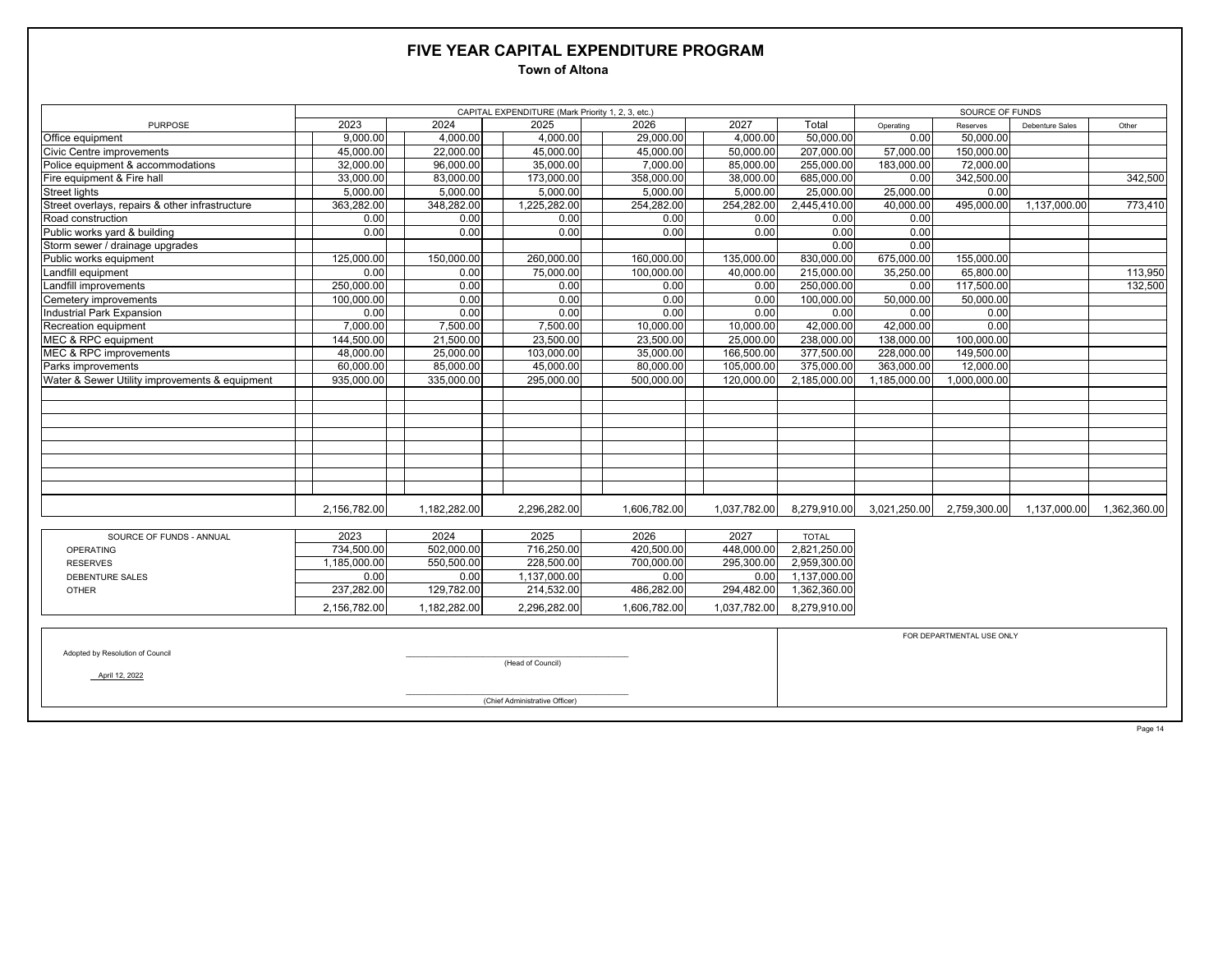## **TOWN OF ALTONA**

## **Analysis of Tax Impacts**

|                    |            |              |                  | 2021             |            |
|--------------------|------------|--------------|------------------|------------------|------------|
| Taxable Area       | Assessment | <b>Class</b> | <b>Education</b> | <b>Municipal</b> | Total      |
| <b>Border Land</b> | 200,000    | 10           | \$1,226.70       | \$1,780.20       | \$3,006.90 |
|                    |            |              |                  |                  |            |
|                    |            |              |                  |                  |            |
| <b>Border Land</b> | 200,000    | 30           | \$708.76         | \$1,028.56       | \$1,737.32 |
|                    |            |              |                  |                  |            |
| <b>Border Land</b> | 200,000    | 60           | \$2,917.07       | \$2,571.40       | \$5,488.47 |

|                       |                  |                  |                  | <b>Municipal</b><br><b>Mill Rate</b> |                 | , Percentage    | <b>Education</b><br><b>Mill Rate</b> | % Percentage |
|-----------------------|------------------|------------------|------------------|--------------------------------------|-----------------|-----------------|--------------------------------------|--------------|
|                       | 2021             |                  |                  | 2022                                 | <b>Increase</b> | <b>Increase</b> | Increase                             | Increase     |
| <b>Mill Rates</b>     | <b>Education</b> | <b>Municipal</b> | <b>Education</b> | <b>Municipal</b>                     | (Decrease)      | (Decrease)      | (Decrease)                           | (Decrease)   |
| Border Land - 10      | 13.630           | 19.780           | 13.463           | 20.290                               | 0.510           | 2.58%           | $-0.167$                             | $-1.23%$     |
| Border Land - 30      | 13.630           | 19.780           | 13.463           | 20.290                               |                 |                 |                                      |              |
| Border Land/PSFB - 60 | 22.439           | 19.780           | 22.176           | 20.290                               |                 |                 | $-0.263$                             | $-1.17%$     |

Page 15